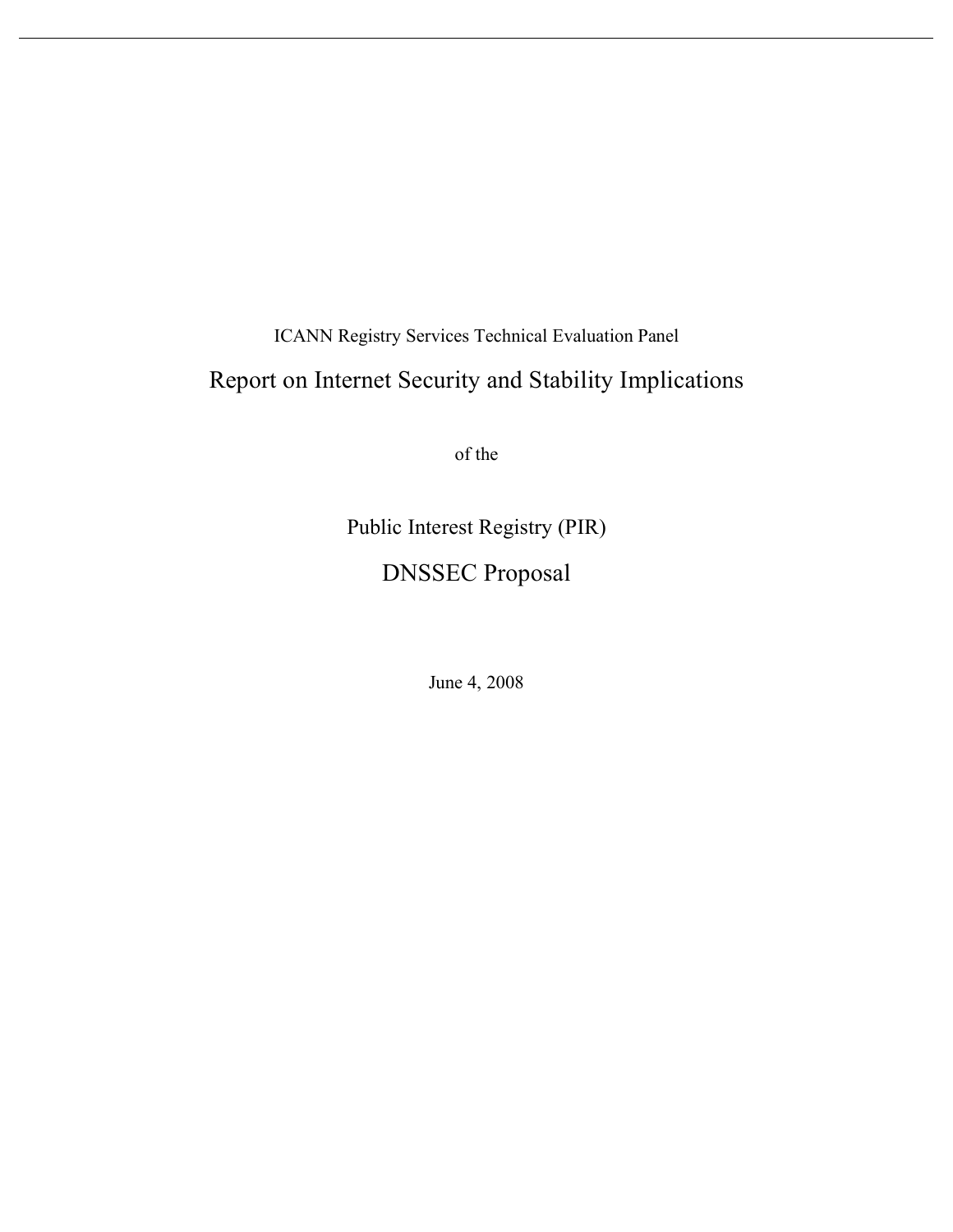# Preface

This report presents the findings of a technical evaluation of the proposal<sup>1</sup> by Public Interest Registry (PIR) to amend their registry agreement with ICANN in order to facilitate the introduction and use of Security Extensions for the Domain Name System (DNSSEC) in the .org zone.

On 8 November 2005 ICANN adopted $2$  a consensus policy developed by its Generic Names Supporting Organization (GNSO) concerning the review and approval of requests by gTLD registry operators for new registry services.<sup>3</sup> This policy was implemented on 25 July 2006<sup>4</sup> as the Registry Services Evaluation Policy. <sup>5</sup> The policy provides for the evaluation of a proposed registry service by a team of experts selected from a standing Registry Services Technical Evaluation Panel (RSTEP)<sup>6</sup> when ICANN determines that the service could raise significant security or stability issues.

The process begins with a preliminary determination by ICANN that an RSTEP review is or is not required for a particular proposed registry service.<sup> $\tau$ </sup> If ICANN determines that a review is required, an RSTEP review team investigates and evaluates the proposed service with respect to its potential impact on security or stability, as defined by the consensus policy:

**Security**—An effect on security by the proposed Registry Service shall mean (a) the unauthorized disclosure, alteration, insertion, or destruction of Registry Data, or (b) the unauthorized access to or disclosure of information or resources on the Internet by systems operating in accordance with all applicable standards.

**Stability**—An effect on stability shall mean that the proposed Registry Service (a) is not compliant with applicable relevant standards that are authoritative and published by a well-established, recognized, and authoritative standards body, such as relevant Standards-Track or Best Current Practice RFCs sponsored by the IETF, or (b) creates a condition that adversely affects the throughput, response time, consistency, or coherence of responses to Internet servers or end systems operating in accordance with applicable relevant standards that are authoritative and published by a well-established, recognized, and authoritative standards body, such as relevant Standards-Track or Best Current Practice RFCs and relying on Registry Operator's delegation information or provisioning services.

1

<sup>1</sup> http://icann.org/registries/rsep/pir-request-03apr08.pdf

<sup>2</sup> http://www.icann.org/minutes/resolutions-08nov05.htm

<sup>&</sup>lt;sup>3</sup> The ICANN Board resolution adopting the GNSO consensus policy (see footnote 2) specifies that implementation of the policy in contractual terms should be guided by the provisions of the .NET registry agreement (http://www.icann.org/tlds/agreements/net/net-agreement-new.html), which includes a precise definition of "Registry Services."

<sup>4</sup> http://www.icann.org/announcements/rsep-advisory-25jul06.htm

<sup>5</sup> http://www.icann.org/registries/rsep/rsep.html

<sup>6</sup> http://www.icann.org/registries/rsep/rstep.html

 $^7$  The consensus policy also provides for the separate review of potential competition issues, which lie outside the scope of the RSTEP review.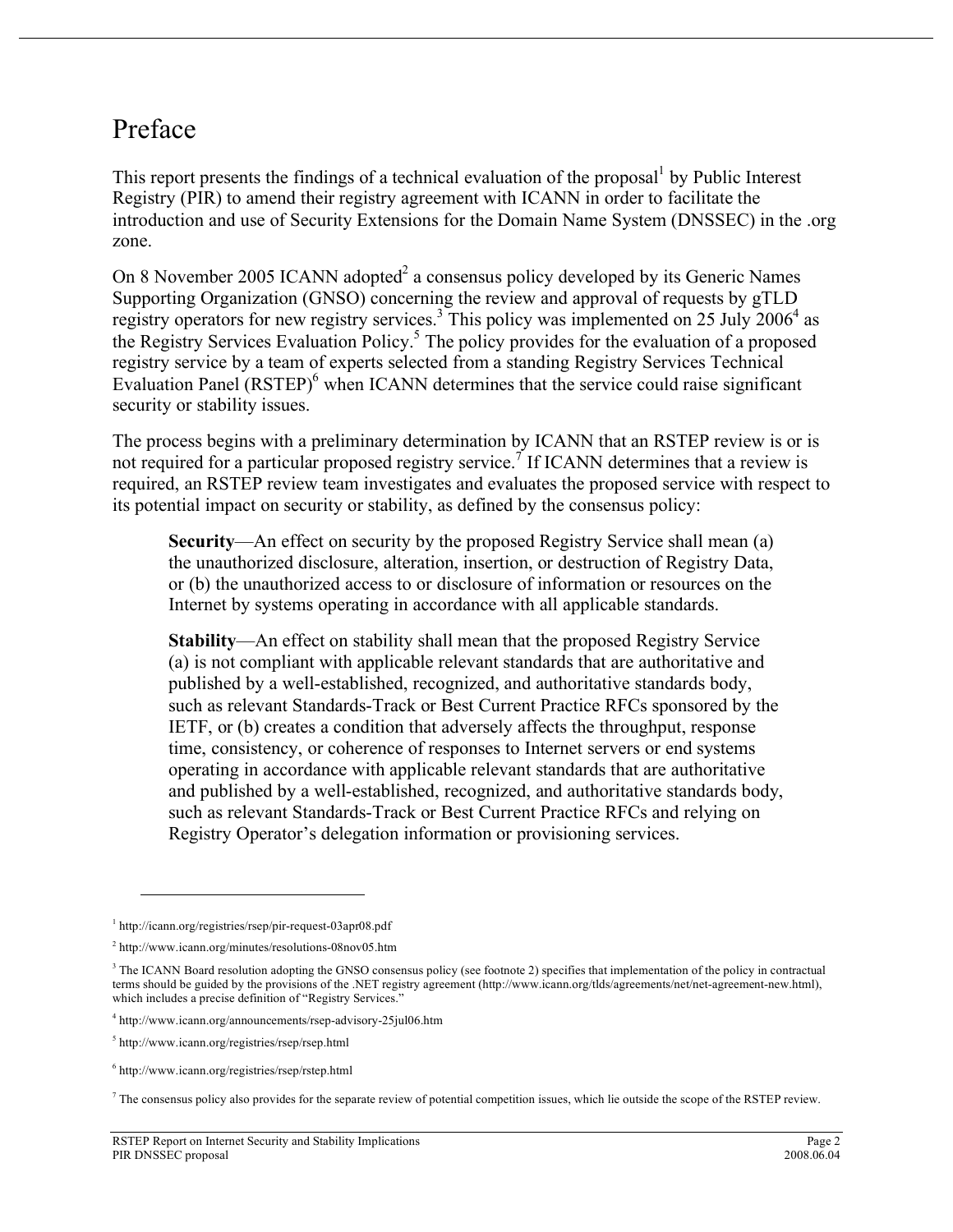The review team completes its evaluation within 45 days, and prepares a written report of its findings, containing:

(a) a detailed description of the technical issue(s) raised by the proposed registry service, and the assumptions, information, $\delta$  analysis, and reasoning upon which the review team's evaluation is based;

(b) the team's expert assessment of the potential impact of the proposed registry service on security or stability; and

(c) a response to any specific questions from ICANN that were included in the referral from ICANN staff in its request for the RSTEP review.

The review team's report is delivered to the ICANN Board as input to the Board's consideration of the proposed registry service and action on the registry operator's request to deploy the service within the context of its contract with ICANN.

It is important to recognize that the RSTEP review is a technical evaluation of a proposed registry service with respect to the likelihood and materiality of effects on security and stability, including whether the proposed registry service creates a reasonable risk of a meaningful adverse effect on security or stability. Because many other questions and issues may be relevant to the overall assessment of a proposed registry service, it is not a recommendation to the ICANN Board concerning whether or not the Board should approve or reject the registry operator's proposal.

1

<sup>&</sup>lt;sup>8</sup> RSTEP review teams are expected to gather information from as many sources as necessary in order to conduct a thorough and comprehensive evaluation, including, but not limited to, information provided by the registry operator, by ICANN, and by contributors to the ICANN public comment forum that is associated with each registry service request.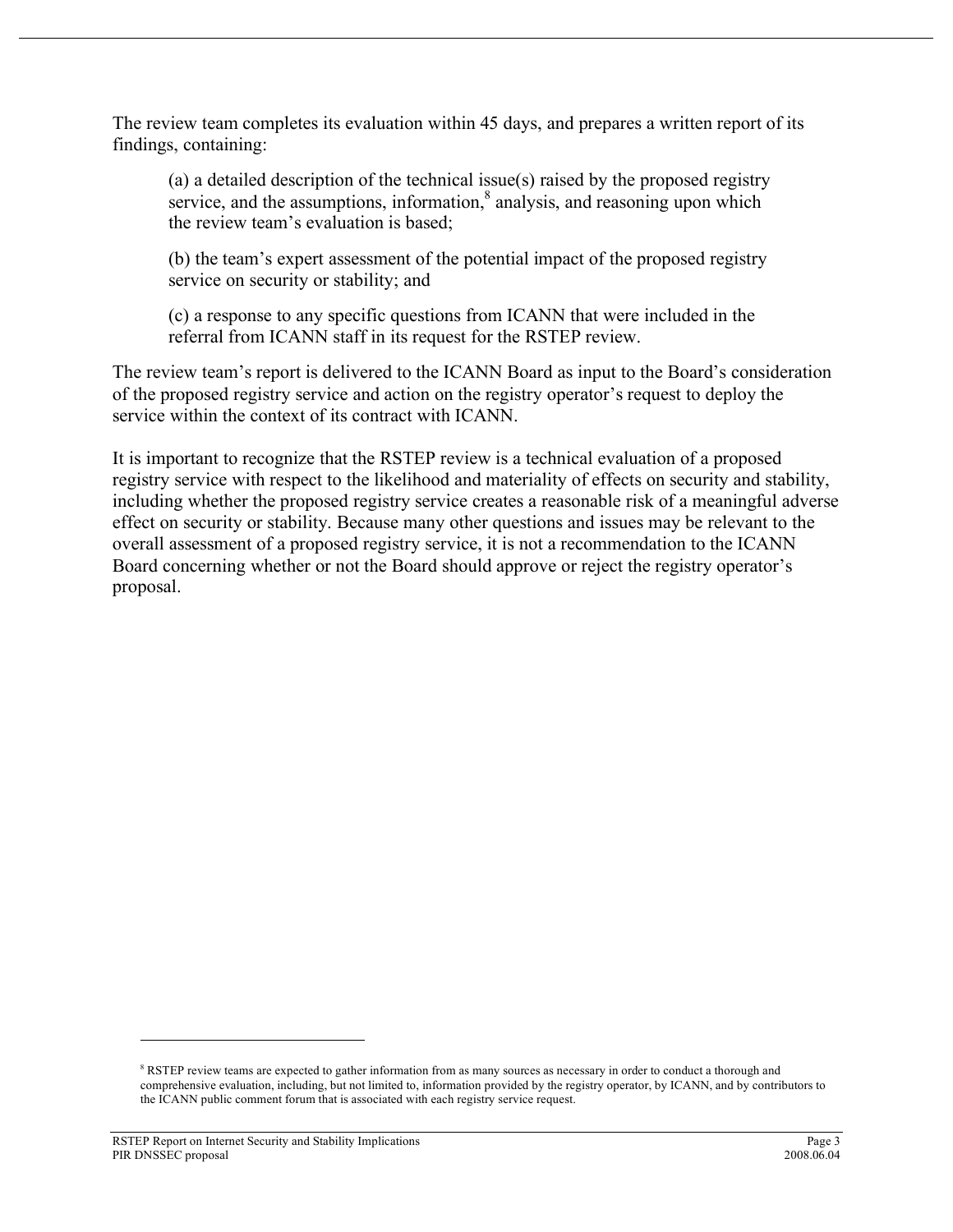# **Table of Contents**

| 3.4.2 Policy for Invalidating Existing DS Records when Data Changes  16   |  |
|---------------------------------------------------------------------------|--|
|                                                                           |  |
|                                                                           |  |
|                                                                           |  |
| 3.5 Issues with Stability Due to Signing and Distributing DNSSEC Data  17 |  |
|                                                                           |  |
|                                                                           |  |
|                                                                           |  |
|                                                                           |  |
|                                                                           |  |
|                                                                           |  |
|                                                                           |  |
|                                                                           |  |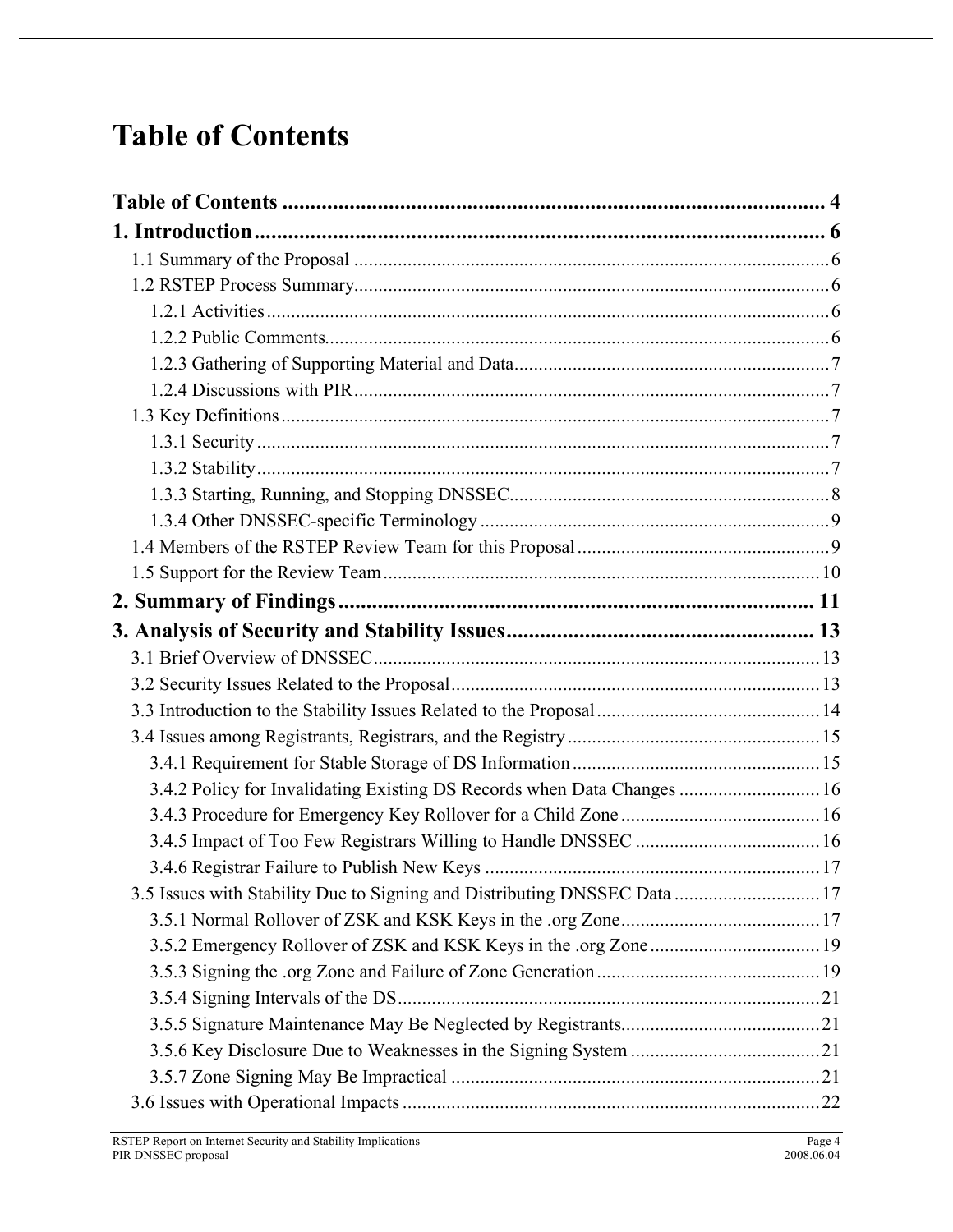| 3.6.7 Getting Validators to Remove the PIR Trust Anchor after the DNS Root Is Signed 26 |  |
|-----------------------------------------------------------------------------------------|--|
|                                                                                         |  |
|                                                                                         |  |
|                                                                                         |  |
|                                                                                         |  |
|                                                                                         |  |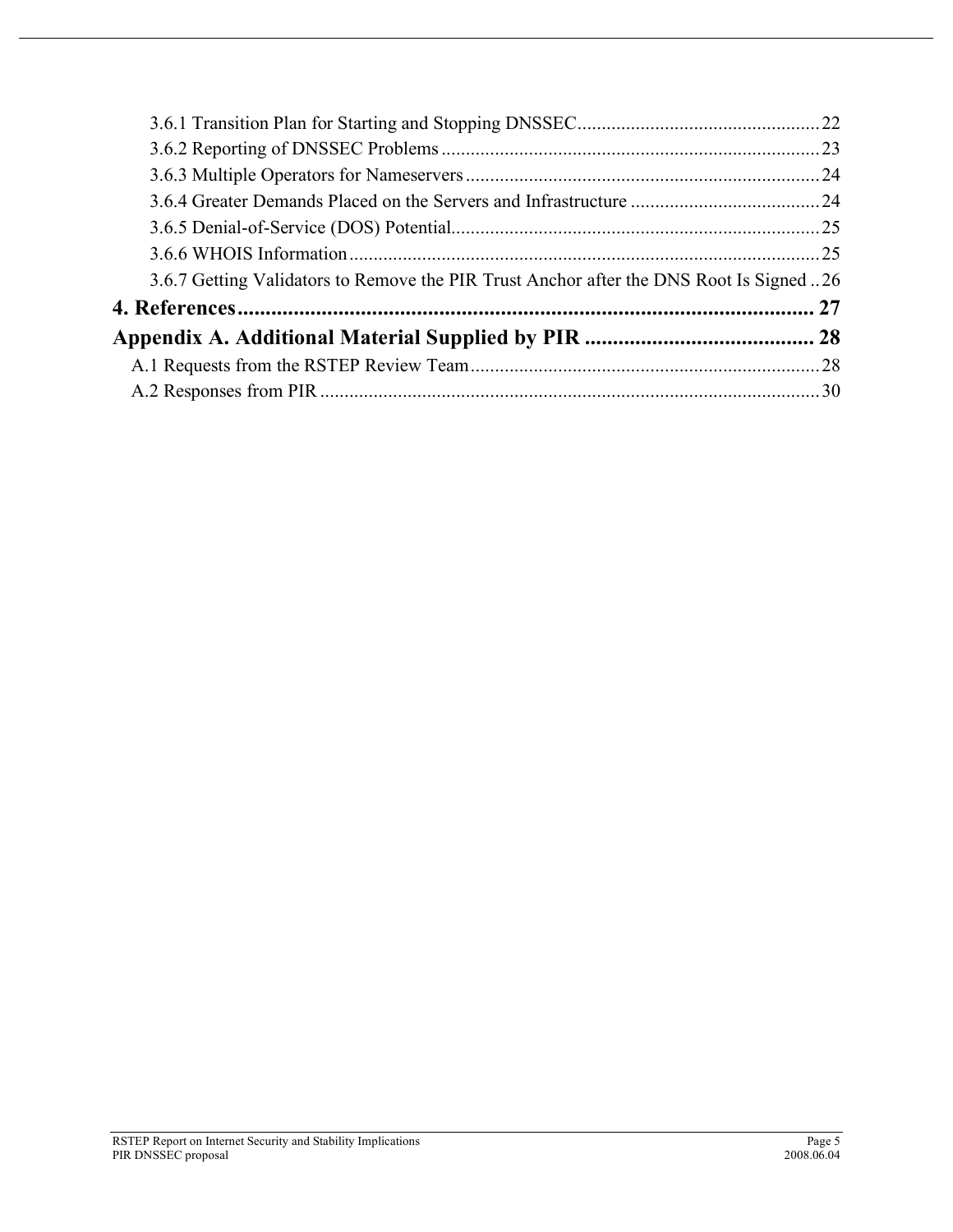# **1. Introduction**

## **1.1 Summary of the Proposal**

PIR's proposal is to introduce DNSSEC (as specified in RFCs 4033, 4034, 4035, and the NSEC3 and opt-out portions of RFC 5155) to the .org zone. Should the proposal be approved, PIR would:

- Provide DS records for domains in the .org zone
- Make changes to the .org registry's EPP server to allow registrars to add, change, and remove DS records for their customers
- Show information in WHOIS about the DNSSEC status of an .org sub-domain

PIR does not propose to charge an additional fee for these changes.

## **1.2 RSTEP Process Summary**

#### *1.2.1 Activities*

The RSTEP review team evaluated the PIR proposal with respect to its potential impact on Internet security and stability. In order to inform its work, the review team took advantage of previous analyses of DNSSEC deployment in TLD zones, consulted with outside experts, and engaged PIR in clarifying discussion.

The review team took the following actions during the 45-day period beginning with the referral from ICANN to the Chair of the Registry Services Technical Evaluation Panel on April 21, 2008:

- Participated in regular conference calls attended by the review team and the Chair of the Registry Services Technical Evaluation Panel
- Exchanged email with PIR to get clarification of their proposal (see Appendix A for their clarifications)
- Reviewed the small amount of feedback from the open public comment process initiated by ICANN on April 23, 2008
- Consulted with external experts in registry services related to security, stability, and DNSSEC implementation and operations

#### *1.2.2 Public Comments*

ICANN opened a public comment forum for the PIR proposal on April 23, 2008. The comment period closed on May 24, 2008. A total of four comments were made in the forum. The comments talked about different aspects of the PIR proposal, and the review team read and considered each of the comments.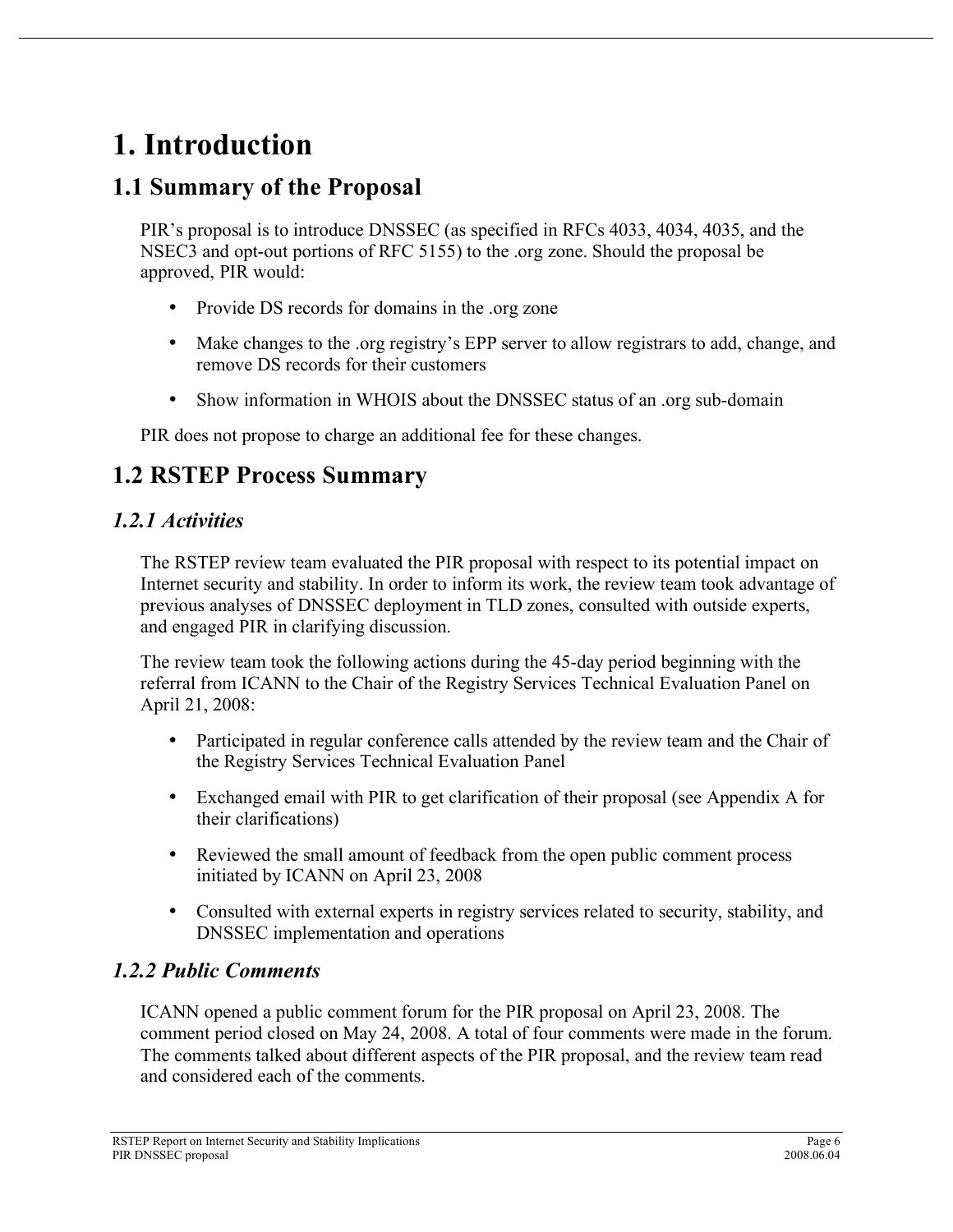#### *1.2.3 Gathering of Supporting Material and Data*

In the early part of the review team's work, a great deal of supporting material related to DNSSEC operations was gathered and reviewed. This included the relevant RFCs and archives of discussions on DNSSEC deployment mailing lists. In addition, many team members had direct experience with deploying DNSSEC, and that experience was shared during discussion. The review team also reviewed documents from ICANN's Security and Stability Advisory Committee relating to DNSSEC.

### *1.2.4 Discussions with PIR*

After reading PIR's proposal, the review team had questions concerning the proposal. The team sent multiple rounds of questions to PIR by email; PIR replied in a timely fashion. The team's questions and the responses that were used are collected in Appendix A of this report. PIR also sent two confidential documents, but the review team did not need the information in either of them in order to reach or support the conclusions found in this report.

## **1.3 Key Definitions**

An overview of DNSSEC and definitions of many of the terms used in this report can be found in RFC 4033.

## *1.3.1 Security*

An effect on security by the proposed Registry Service shall mean (A) the unauthorized disclosure, alteration, insertion or destruction of Registry Data, or (B) the unauthorized access to or disclosure of information or resources on the Internet by systems operating in accordance with all applicable standards. (Definition comes from GNSO Recommendation, located at http://gnso.icann.org/issues/registry-services/final-rpt-registry-approval-10july05.htm#5.)

## *1.3.2 Stability*

An effect on stability shall mean that the proposed Registry Service (A) is not compliant with applicable relevant standards that are authoritative and published by a well-established, recognized and authoritative standards body, such as relevant Standards-Track or Best Current Practice RFCs sponsored by the IETF or (B) creates a condition that adversely affects the throughput, response time, consistency or coherence of responses to Internet servers or end systems, operating in accordance with applicable relevant standards that are authoritative and published by a well-established, recognized and authoritative standards body, such as relevant Standards-Track or Best Current Practice RFCs and relying on Registry Operator's delegation information or provisioning services. (Definition comes from GNSO Recommendation, located at http://gnso.icann.org/issues/registry-services/final-rptregistry-approval-10july05.htm#5.)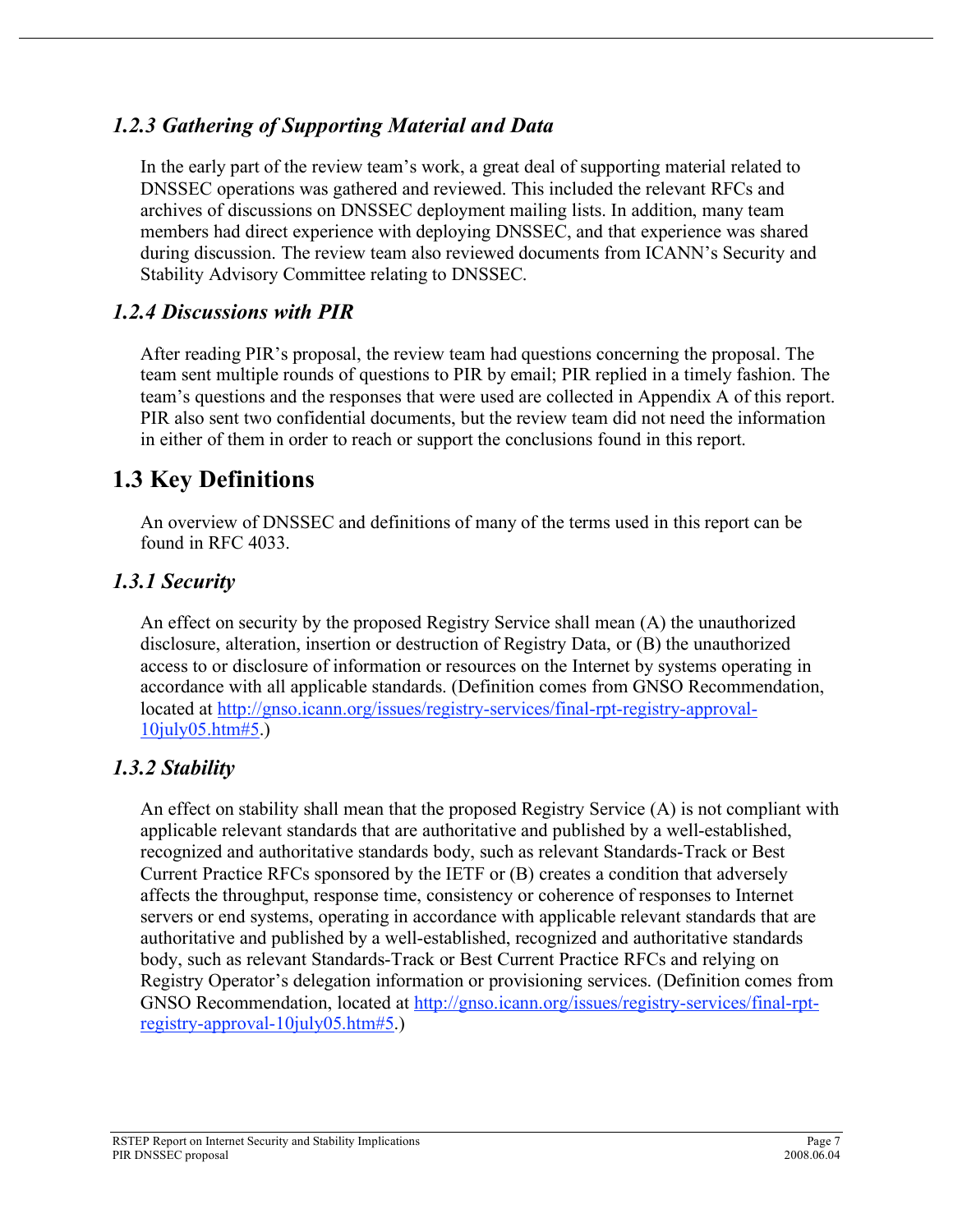#### *1.3.3 Starting, Running, and Stopping DNSSEC*

This document talks about running DNSSEC in many places. Currently, PIR is not running DNSSEC, and they propose to start. They also say that they might have to stop running DNSSEC for a long period of time, such as if there are too few registrars; they might even restart after stopping. The general definitions used in DNSSEC appear in RFCs 4033, 4034, and 4035; other definitions for particular DNSSEC features appear in other RFCs.

In the context of this document, a registry "starting DNSSEC" means taking the following steps:

- Create a zone signing key (ZSK). If the key signing key (KSK) for the zone is different than the ZSK, create one or more KSK. (Throughout this document, we assume that the ZSK is different from the KSK, which is the common practice.)
- Create and sign DNSKEY records for the zone that contain all the existing ZSK and KSK for the zone.
- Create and sign the initial NSEC or NSEC3 records for the zone.
- Create the initial RRSIG records for the resource record sets in the zone.
- Publish in the DNS the DNSKEY, RRSIG, and NSEC/NSEC3 records.
- Distribute the KSK of the zone, either by having it signed by a parent zone (if that zone is running DNSSEC), or by publishing it outside of the DNS so that other systems that are verifying DNSSEC signed responses can use it as a trust anchor for the zone.

In the context of this document, a registry "running DNSSEC" means first starting DNSSEC then taking the following steps:

- Receive authenticated copies of the keying material of child zones of the registry (there are many different ways in which the keying material can be authenticated)
- Sign, and publish in the DNS a DS record (or record set) for all keying material received.
- Update the NSEC or NSEC3 records for the zone based on the current state of the database that the registry is running for the zone.
- Maintain the ZSK and KSKs for the zone by publishing replacements for them according to the maintenance policy (also called the *rollover policy*) for the zone.

In the context of this document, a registry "stopping DNSSEC" means taking the following steps:

- Stop publishing in the DNS any DS records of child zones
- Stop publishing the zone's NSEC/NSEC3 records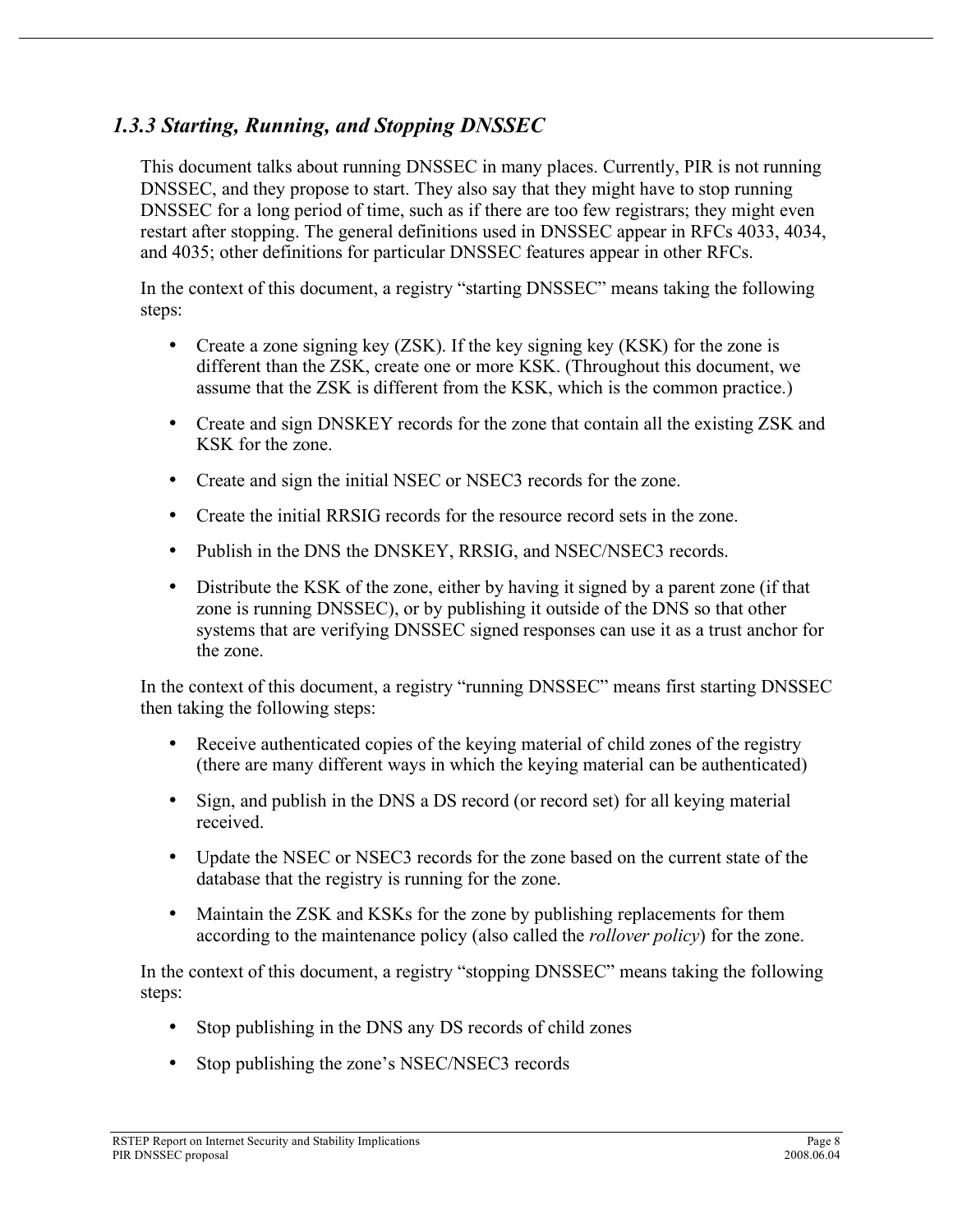- Stop receiving authenticated copies of the keying material of child zones of the registry
- Withdraw the KSK for the zone from the parent zone after the current signature lifetimes and TTLs have expired (if the parent zone is running DNSSEC), or continue to publish the KSK and related records in the zone until all systems that had installed it as a trust anchor have stopped using it as a trust anchor.

Note that this definition of "stopping DNSSEC" is meant for long-term stopping, not just a short period that might occur during an emergency.

This document details some of the different ways to start, run, and stop DNSSEC, and the impact on stability that those different ways might cause.

#### *1.3.4 Other DNSSEC-specific Terminology*

These definitions are derived from the formal definitions in RFC 4033. In these definitions, "validating resolver" means a DNS resolver that verifies DNSSEC signed responses.

*Secure* – A domain is secure only if a validating resolver can use its trust anchor to follow a trust chain to validate all the signatures in the response. This allows positive validation by that resolver.

*Insecure* – A domain is insecure only if a validating resolver can follow a chain chain of trust from a configured trust anchor to prove that there is no DS record for the domain. This is a positive validation that the domain is not secured.

*Indeterminate* – A domain's security is indeterminate whenever there is no trust anchor or chain of security to follow to that domain. Because the root zone is currently unsigned, validating resolvers treat most unsigned zones this way. For example, .org is "indeterminate" today. There is neither positive nor negative validation of the domain in this case.

*Bogus* – The validating resolver has a trust anchor and possibly a secure delegation indicating that subsidiary data is signed, but the response fails to validate for some reason: missing signatures, expired signatures, signatures with unsupported algorithms, data missing that the relevant NSEC record says should be present, and so forth. For the end user, this will usually result in a "server failure" error, and the domain will be unavailable.

## **1.4 Members of the RSTEP Review Team for this Proposal**

The five members of the RSTEP review team for the PIR DNSSEC proposal are:

- Patrik Fältström
- Paul Hoffman (chair)
- Mark Kosters
- Frederico A C Neves
- Andrew Sullivan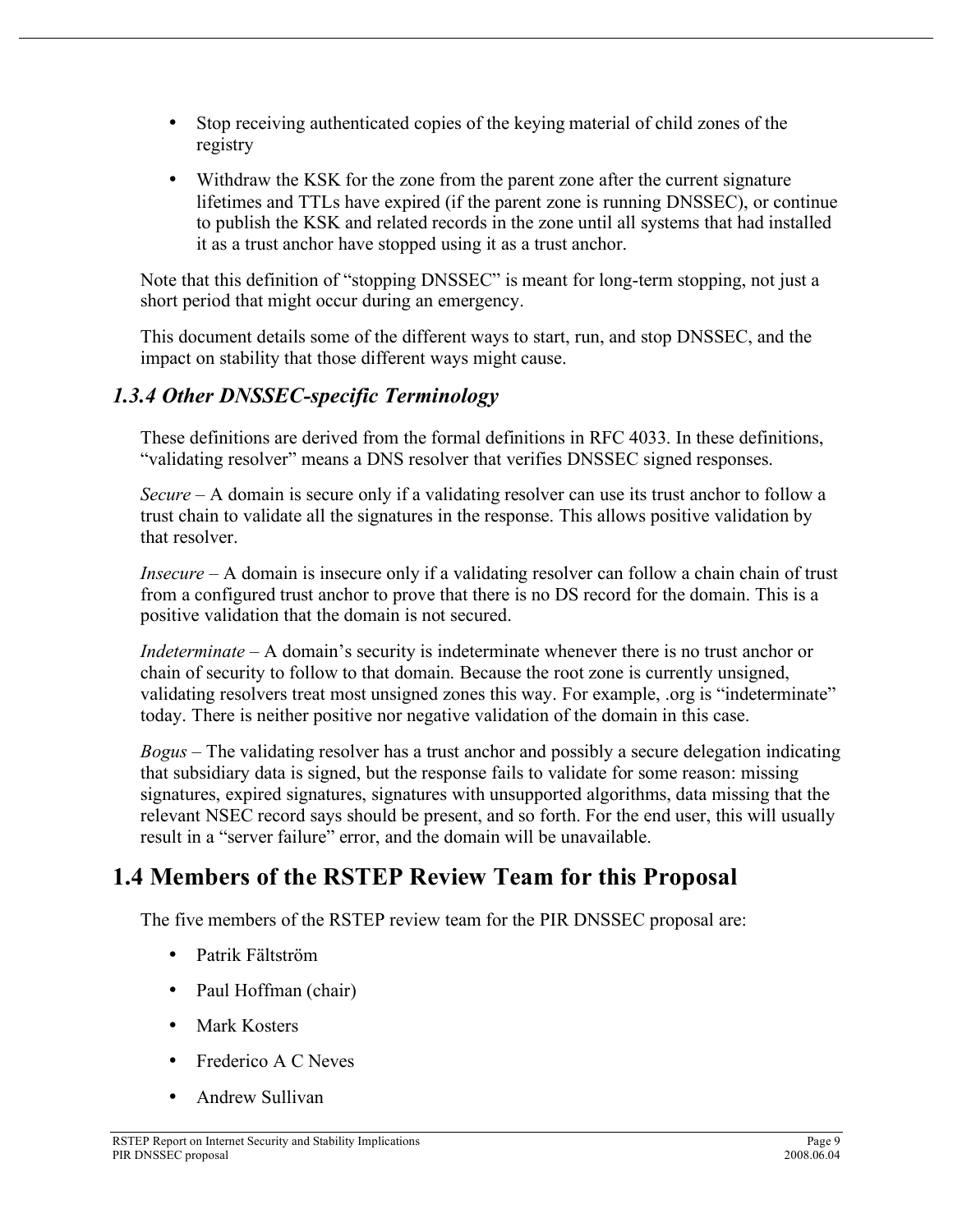The members of the review team were assisted in their work by the Chair of the Registry Services Technical Evaluation Panel, Lyman Chapin.

# **1.5 Support for the Review Team**

Staff support was provided by Patrick Jones, ICANN Registry Liaison Manager. The review team thanks ICANN for providing international teleconference capabilities, and thanks Patrik Fältström for hosting the mailing list, Jabber server, and FTP server.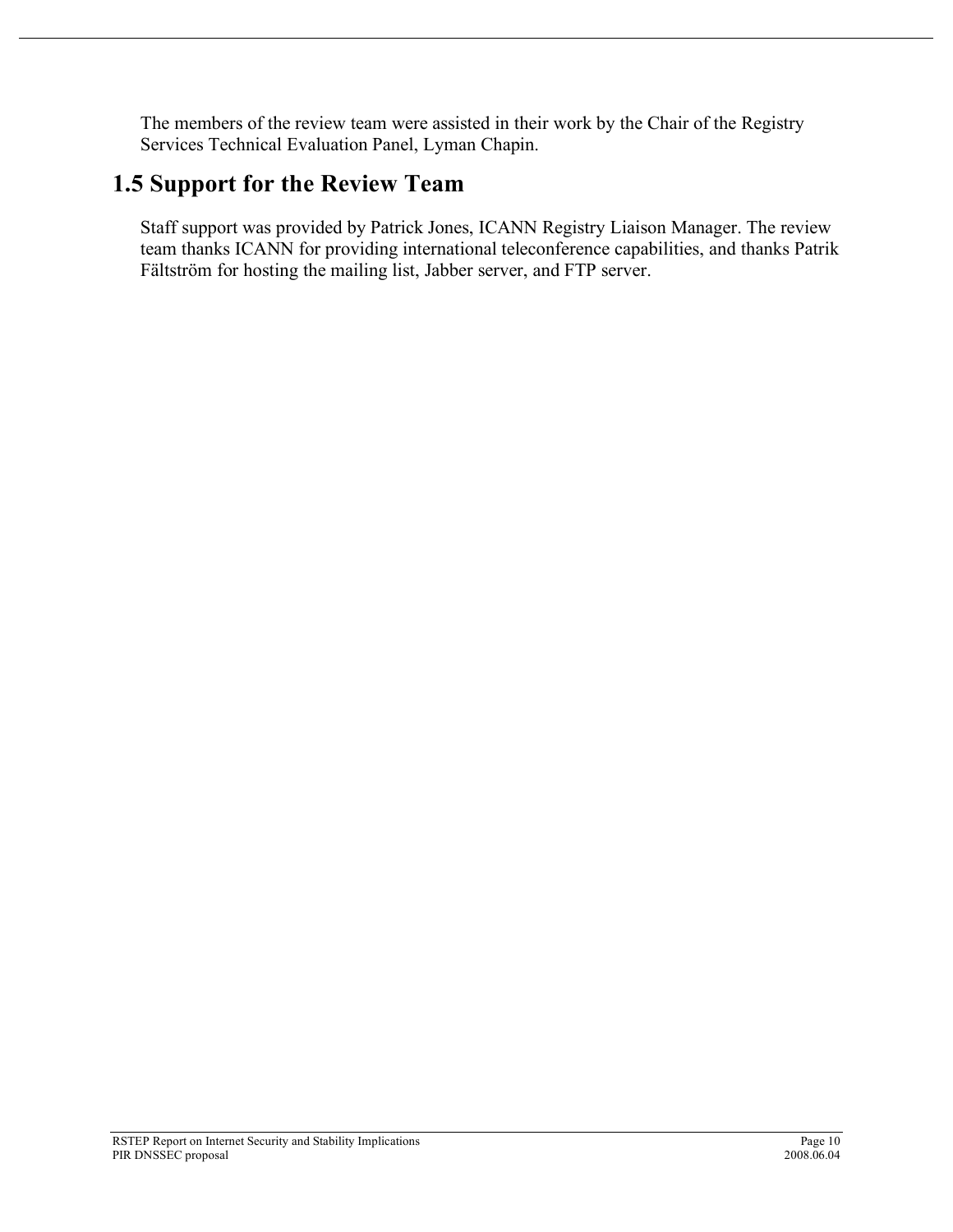# **2. Summary of Findings**

Public Interest Registry (PIR) proposes to add support for DNS Security Extensions (DNSSEC) to their management and operation of the .org top-level domain. The RSTEP review team evaluated the PIR proposal with respect to its potential impact on Internet security and stability.

With respect to technical feasibility, the review team is satisfied that PIR could implement the service that they have proposed, in conformance with the relevant Internet standards.

The findings of this review should be interpreted in the context of the size and importance of the .org zone. Were this a proposal from a registry operating a substantially smaller TLD, the security and stability issues would be technically the same, but the potentially affected population of Internet users (and therefore the potential systemic effect on the Internet as a whole) would be much smaller. We note the significance of the fact that ICANN's own domain is a child of .org, which is likely to amplify the impact of ICANN's decision on PIR's proposal.

Our findings should also be interpreted in the context of the current situation with respect to DNSSEC at the root of the DNS. If the root zone were signed, it would not be necessary for PIR themselves to distribute and support a trust anchor for the .org zone. Many of the stability issues analyzed in this report would either not exist at all, or would be much more tractable, if the root were already signed. However, the review team concludes that the unsigned root is not, on its own, a sufficient reason to delay or object to PIR's plans.

**Our technical evaluation of this proposed registry service with respect to the likelihood and materiality of effects on security and stability concludes that it does create a reasonable risk of a meaningful adverse effect on security and stability, which can be effectively mitigated by policies, decisions, and actions to which PIR either has expressly committed in its proposal or could reasonably be required to commit.** The technical issues that we have identified and investigated include (a) those that are inherent in DNSSEC as a new technology; (b) those that arise from the way in which PIR proposes to implement DNSSEC in .org; and (c) those that PIR has not anticipated in its proposal. This report presents a detailed description of these technical issues, and the assumptions, information, and reasoning upon which our evaluation is based.

The principal findings that lead us to this conclusion may be summarized as follows; each is described in detail in Section 3 of this report:

- PIR plans to make the entire .org zone go bogus if there is a compromise of the .org key signing key. The impact on stability would be significantly lower if PIR made different choices for how to create and distribute their trust anchors.
- A new security risk for domains in .org using DNSSEC is associated with a scenario in which (a) a domain publishes its signing key(s), (b) one or more of those keys are later compromised, and (c) the domain holder cannot get its registrar to publish a new key.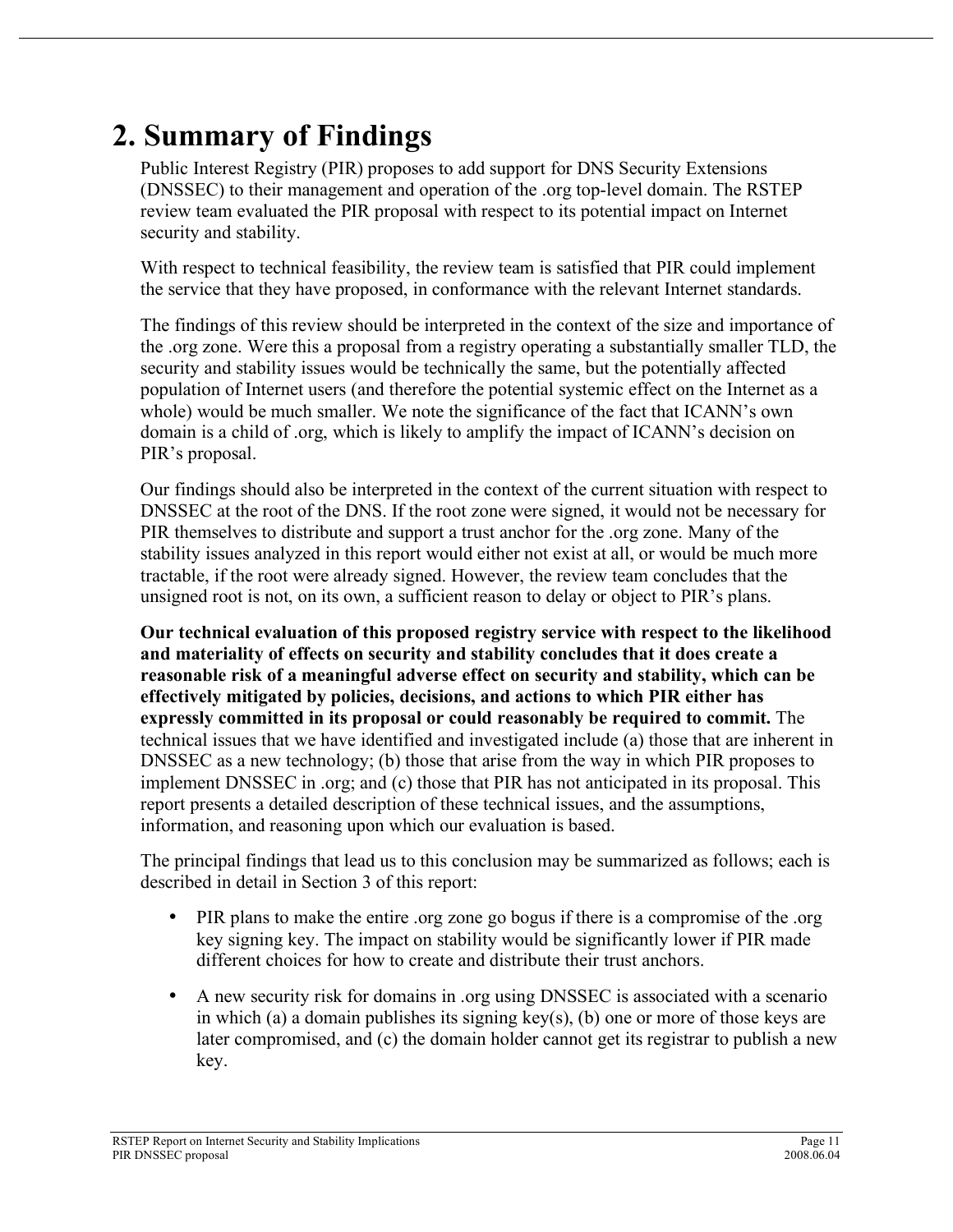- Introducing a major new technology such as DNSSEC in .org raises stability issues regardless of the way in which the deployment is managed.
- PIR plans to require all DNSSEC-enabled resolvers to load a new PIR trust anchor every year. Users that rely on resolvers that fail to load this trust anchor properly every year will see the entire .org zone go bogus. The impact on stability would be significantly lower if PIR made different choices for how to create and distribute their trust anchors.
- PIR proposes to use the NSEC3 method of preventing zone enumeration, as described in RFC 5155. No significant deployment of NSEC3 has occurred yet, so no empirical data were available to inform the review team's review. However, the review team's analytical evaluation suggests that PIR's choice of the NSEC3 protocol does not represent a threat to security or stability.

In order to present a complete analysis of the issues facing all of the parties affected by the PIR proposal – registrants of .org domain names, users of the DNS who look up names in the .org zone, registrars, users of the DNS as a whole, and PIR itself – the review team identified and analyzed many real but less critical potential stability issues in addition to those summarized above. These are included in Section 3 of this report.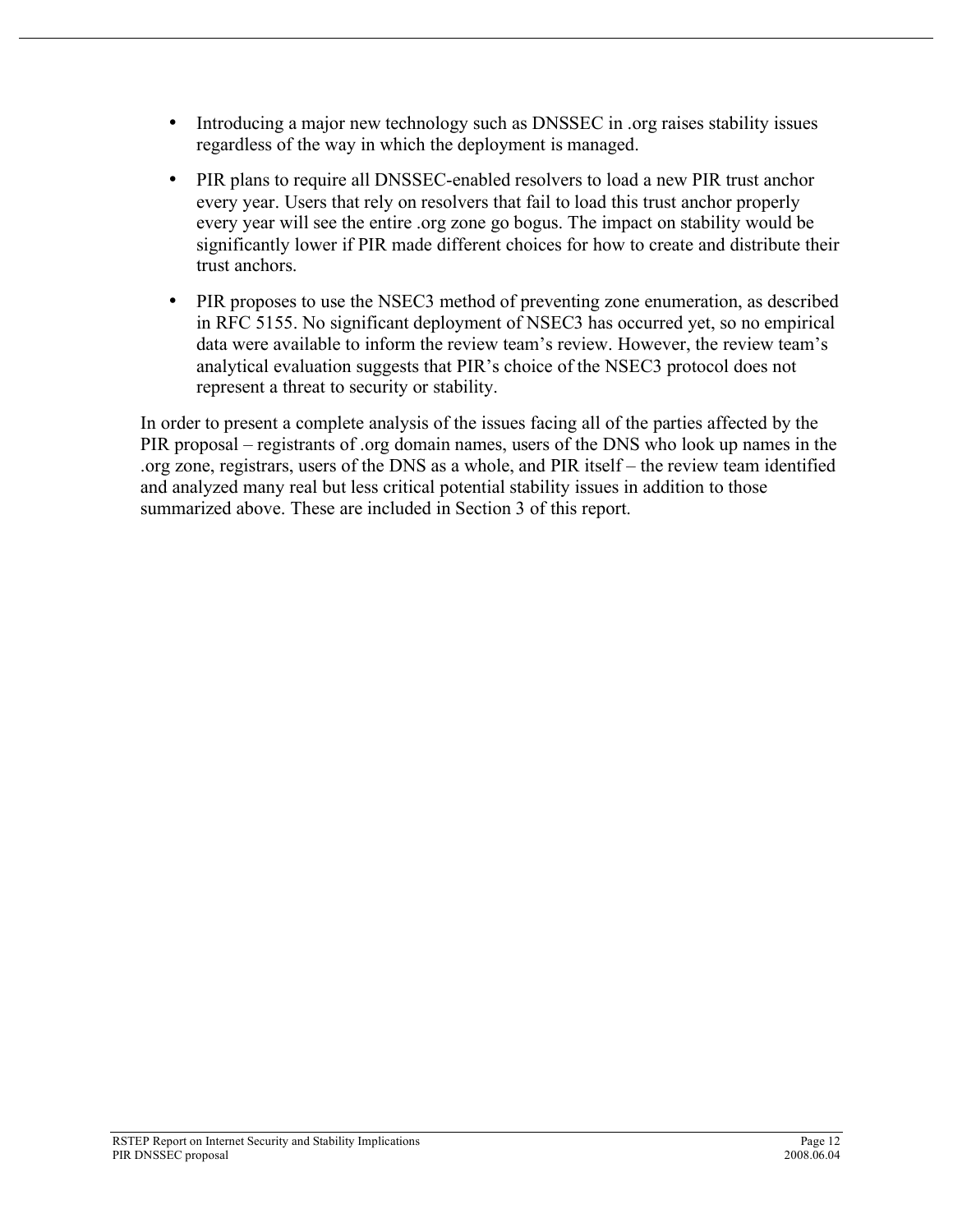# **3. Analysis of Security and Stability Issues**

## **3.1 Brief Overview of DNSSEC**

DNSSEC provides origin authentication and integrity assurance services for DNS data, including mechanisms for authenticated denial of existence of DNS data. One of the main purposes of DNSSEC is to give Internet users cryptographically-assured responses to their DNS queries. Those responses can be trusted only if they are signed by a directly-trusted authority, or an authority that can be trusted through a cryptographically protected chain of trust to a directly-trusted authority. PIR's proposal is to become a directly-trusted authority for the .org zone because ICANN has not signed the DNS root, and therefore cannot delegate trust for the domains in the .org zone to PIR.

A more complete overview of DNSSEC can be found in RFC 4033.

## **3.2 Security Issues Related to the Proposal**

Section 1.3.1 of this report gives the definition of "security" defined by the ICANN GNSO. The review team finds that only part (A) of that definition is relevant to the PIR proposal: "the unauthorized disclosure, alteration, insertion or destruction of Registry Data". The use of DNSSEC by end entities on the Internet allows those entities to be assured that DNS responses that they receive have not been altered in transit or inserted by parties other than the authoritative zone. The review team notes that the use of DNSSEC also prevents that accidental alteration and insertion of Registry Data, and thus extends the GNSO's definition of "security".

Any use of DNSSEC will inherently increase the security of the DNS for clients that use DNSSEC to validate DNS responses. DNSSEC assures the authenticity of responses from a DNSSEC-enabled name server to any DNSSEC-validating client. Of course, it cannot assure the authenticity of responses to clients not using DNSSEC, or from servers not running DNSSEC. PIR's proposal to allow any domain in the .org zone to be able to authoritatively give cryptographically signed responses to DNS queries increases the security of the DNS for users who make DNS queries about those domains; it does not affect the security of the DNS for users who do not use DNSSEC. Note that "using DNSSEC" can mean either using it directly, or using it indirectly through a resolution service such as at an ISP.

The use of authentication in security always has a tradeoff with stability, regardless of where authentication is used. If either side of the authentication transaction (the party relying on authentication, or the authenticating party) has misconfigured its security system, the authentication will fail and the relying party will act as if the authenticating party is not who they say they are. With DNSSEC, a user who asks for DNS data that can be validated will get a response that, in fact, cannot be validated; the user's software will treat the response as bogus because it might have been tampered with. This lack of stability for the user in the face of misconfiguration is the tradeoff for gaining security when the system is properly configured.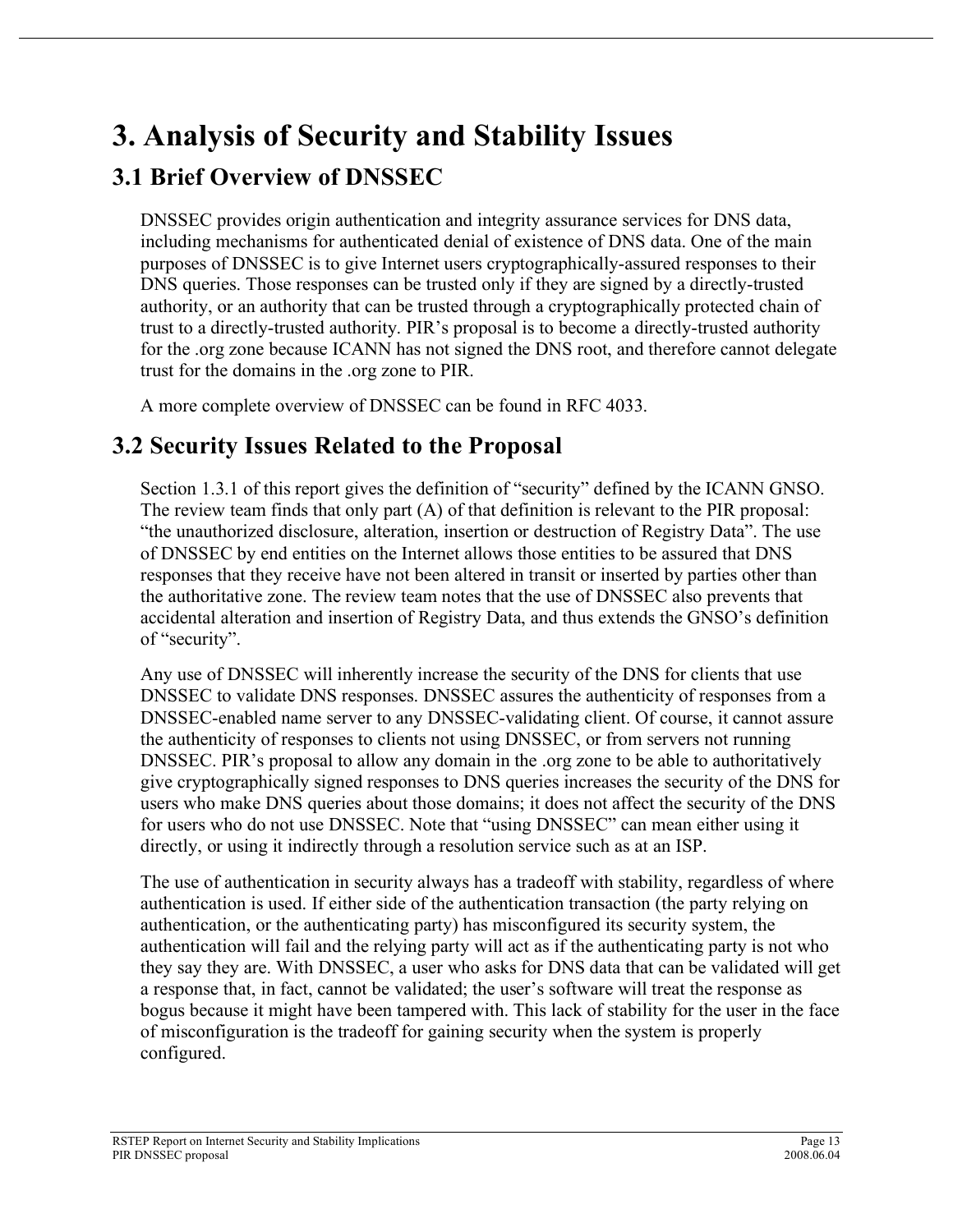A new security risk for domains in .org using DNSSEC is associated with a scenario in which (a) a domain publishes its signing key(s), (b) one or more of those keys are later compromised, and (c) the domain holder cannot get its registrar to publish a new key. In such a situation, two problems might arise. The first is that there is a risk that someone other than the maintainer of the zone is signing false resource records for the zone. In this case, the domain's security is reduced to a similar level to where it was before the domain started using DNSSEC, because an attacker who can inject malicious answers to DNS queries can again impersonate the compromised zone. The second problem is that the trust chain from the registrant through the registry to the trust anchor is broken, but that chain cannot be rebuilt without the registrant being able to publish new keys in its parent zone.

## **3.3 Introduction to the Stability Issues Related to the Proposal**

We note that many of the stability risks listed in this report can have different types of effects on the DNS. There is currently an expectation among many Internet users that deploying DNSSEC much more widely, such as in a significant TLD such as .org, will make the DNS "more secure" and possibly "more stable". If serious stability problems arise due to the introduction of DNSSEC in .org, there will likely be at least an initial reaction in some parts of the community against DNSSEC. As a result of such criticism, the long-term deployment of DNSSEC could be impeded. The review team has not based any of its assessment of the PIR proposal on concern for this type of criticism; in fact, we doubt that PIR (or any TLD, or the root itself) could prevent all stability problems from happening and thus prevent all such criticism.

In this report, we talk about the stability effects of particular operational policies. We have read PIR's statement of its intended policies, and have drawn conclusions based on those. Of course, PIR changing any of those policies could have significant stability ramifications. In some cases, PIR did not state a particular policy. Whatever policy PIR chooses in those cases could also have significant stability ramifications. Some of PIR's decisions are particularly important; if they changed them, much of this report would change. Those important choices include (but are not limited to) the use of opt-out from RFC 5155 and their method for emergency key rollover of their KSK.

The stability issues described in this report are those for parties other than PIR. That is, the report focuses on the impact on stability for domain name registrants in .org, users of the DNS who look up names in the .org zone, registrars for .org, and users of the DNS as a whole. The review team did not consider stability issues that are purely business risks for PIR. Similarly, we have not included hypothetical stability issues that might ensue should PIR do something that would not be expected of a reasonable registry operator during its normal course of business. In order to present a complete analysis of the issues facing all of the parties affected by the PIR proposal, the review team identified and analyzed both the critical issues from the proposal as well as many real, but less critical, potential stability issues.

In order to achieve secure resolution of requests, it must be possible for the client to follow the chain of security from a trust anchor. Because ICANN has not signed the DNS root, PIR needs to deploy DNSSEC in .org with its own key as a trust anchor.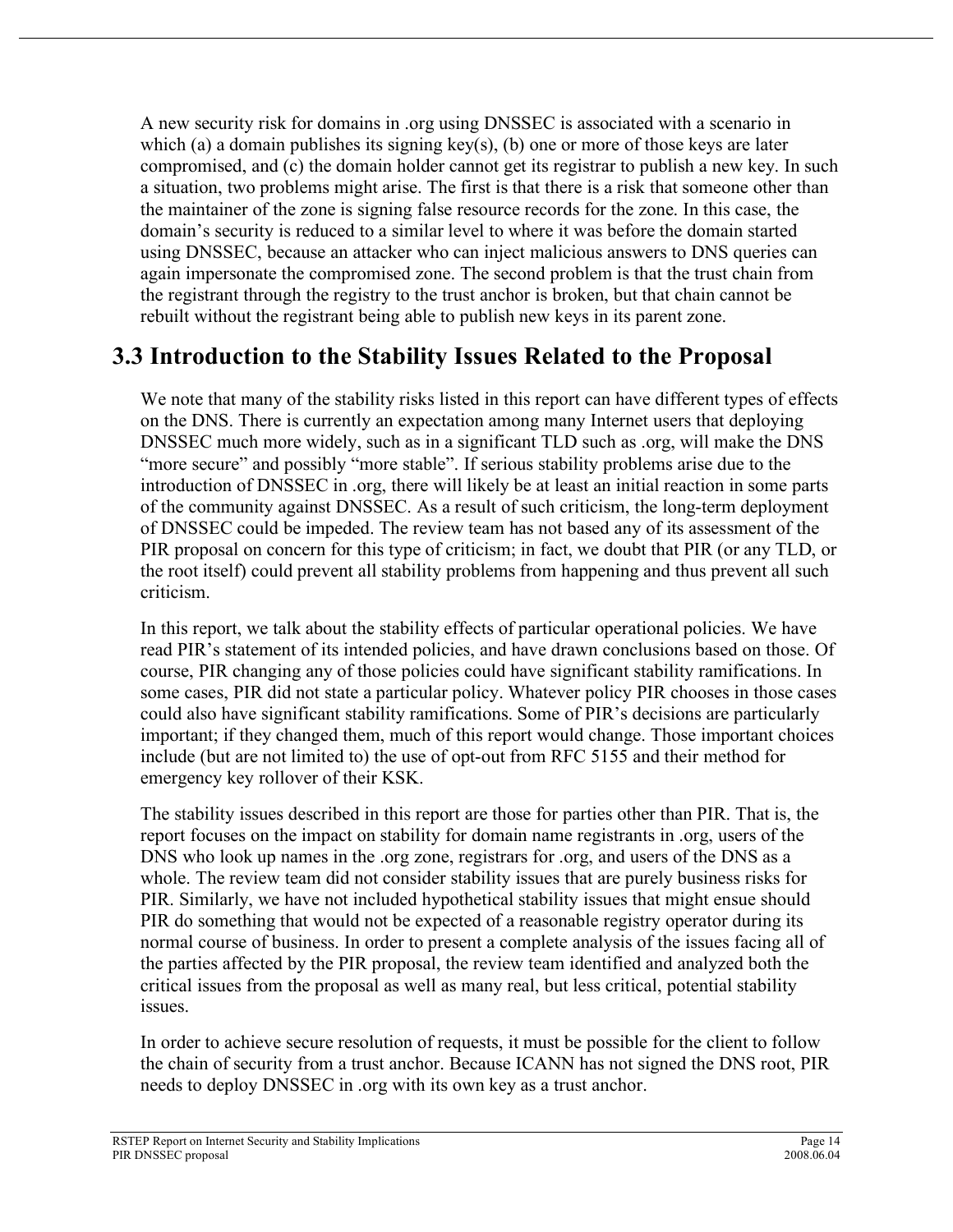Having PIR's key as a trust anchor (as compared to having the DNS root signed and PIR publishing a DS record in the root zone) raises many different stability issues, the most important of which are described later in this section. Stated differently, if the root zone were signed, PIR's proposal could (and presumably would) be somewhat different. The part of the proposal that deals with signing domains in the .org zone would be the same. However, PIR would not need to publish its key to be used as a trust anchor, and the procedure for rolling over its KSK would be quite different because the rollover would be done through the root, not through an out-of-band procedure. The review team finds that it is very likely that there would be significantly fewer stability issues for such a proposal than there are in the current proposal. However, because PIR does not currently have that option, the review team has evaluated PIR's proposal based on the current environment.

## **3.4 Issues among Registrants, Registrars, and the Registry**

When a registry uses DNSSEC, it publishes DS information in its zone. That DS information is created by the holder of the private part of the KSK of the child zone. The registry signs the DS information of the child zone before the registry publishes it. This creates the chain of trust between the parent and child zones.

The DS information is passed from the child zone (in the case of this proposal, a SLD under .org) to the registry (PIR) through a registrar using EPP. The use of registrars is mandated by PIR's contract with ICANN. The registrar therefore has to ensure that the DS information is coming from an authoritative source (the registrant); otherwise, there is a risk that someone is injecting false data into the DNS. This requirement is exactly the same as it is today for other information from the child zone, most notably a child zone's NS records. The stability implications of a registrar not using sufficient authentication for receiving and updating DS records from registrants are nearly identical to the implications of the same registrar not using sufficient authentication for updating NS records, namely that a zone could be hijacked by a malicious party.

The private key of the delegated (child) zone is normally managed by the DNS's technical contact or contacts, and in many cases the technical contacts are not the same entity as the holder of the domain (the registrant). Because of this, the registrar must ensure that the technical contacts of the domain are doing the operational tasks on behalf of the domain holder.

There are many things that can go wrong in the communication among the parties involved when provisioning and updating DNSSEC information for registrants. This section lists the ones that the review team has found to be of most concern.

#### *3.4.1 Requirement for Stable Storage of DS Information*

The DS records that are submitted by the registrant must be stored in a way that minimizes the risk that a backup has to be restored. The DS record creates a single link between the parent and child zones. This can be compared to NS records that have a level of redundancy because they each represent a different nameserver. The registrant sends its DS record through the registrar to the registry. A failure in the registrar before the domain's DS record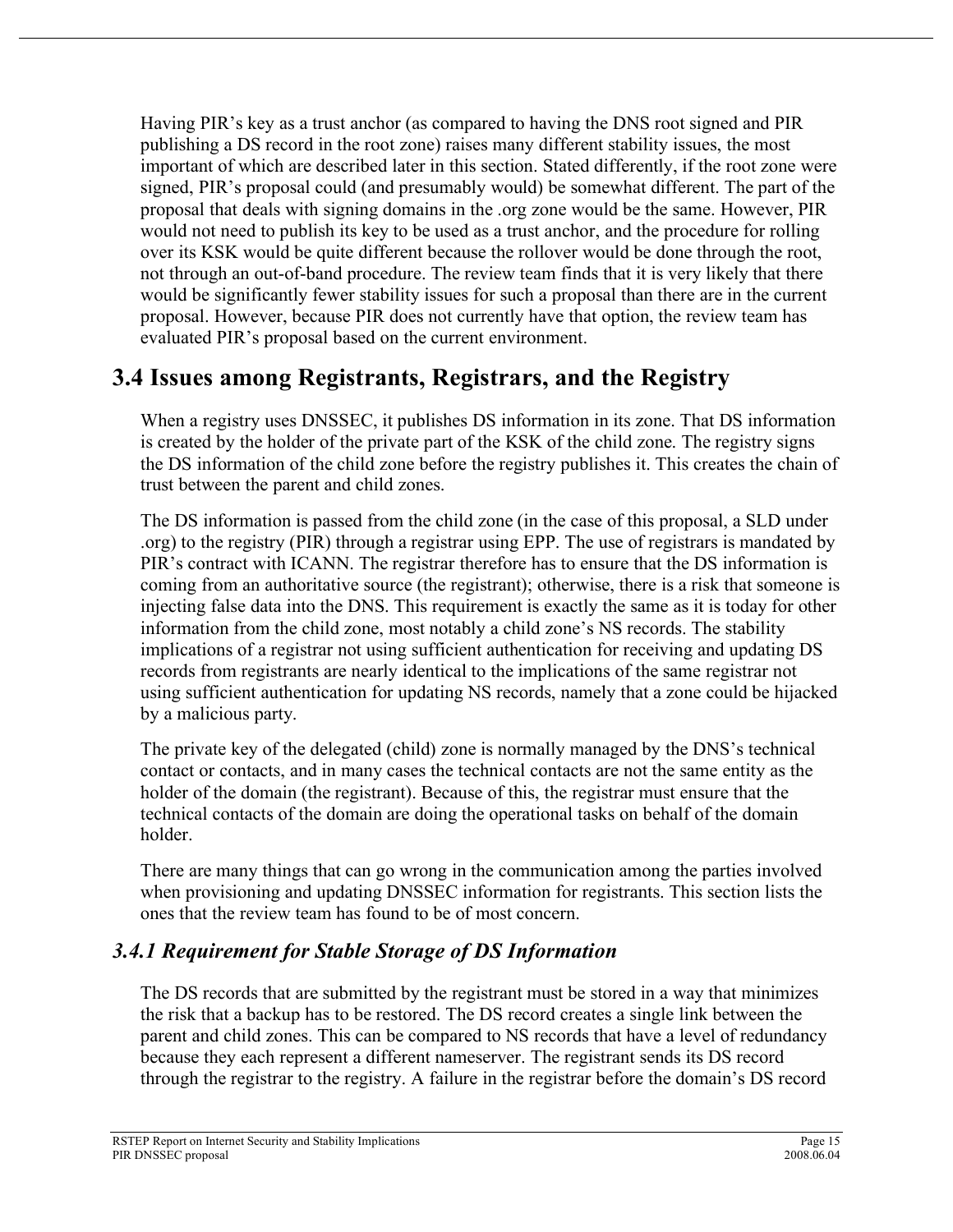is sent to the registry can lose the DS record. A failure in the registry before the registry has signed and published the domain's DS record can lose the DS record.

In either case, the loss would have a significant stability impact on the registrant, similar to a registrar or registry losing the information for all of a registrant's NS records. Also, because a domain's DS information could be updated much more often than its NS records, there is a higher risk that restoration from a backup will create problems than when restoring NS data from a backup. PIR's registrars can reduce the impact on stability by reducing the chance that DS records will get lost between the registrant and the registry (although it is not clear that PIR can mandate this for its registrars). PIR can reduce the impact on stability by reducing the chance that DS records can get lost before they are signed and published in the .org zone.

## *3.4.2 Policy for Invalidating Existing DS Records when Data Changes*

Many people in the security community believe that private keys should stay private and not be transferred between parties, even when ownership of the resource associated with the public part of the key pair changes. Others disagree, believing that transferring private keys is better than forcing a rollover of public keys when the ownership changes. There are many strong proponents for both opinions.

Given this disagreement, a registry should have a policy for whether or not the DS information will be automatically invalidated if there is transfer of a domain, or if there is a change of domain holder. It is important that this policy be known by the registrars so that they can in turn make this information available to the registrants. Without such a known policy, a domain owner could be surprised by the removal of its DS record. PIR has provided such a policy in their responses to the review team: they do not automatically invalidate a domain's keys.

In addition, each registrar that accepts DS information and passes it to the registry should have a policy for whether or not the DS information will be automatically invalidated if there is transfer of a domain, or if there is a change of domain holder. The review team is not aware of any such requirement on registrars. Answer T6 in Appendix A.2 says that PIR leaves this decision with its registrars.

## *3.4.3 Procedure for Emergency Key Rollover for a Child Zone*

The signing and publication of the parent zone (in this case, .org) should cause no unnecessary delay between provisioning and publication of DS records created from key material from child zones. If there is a delay, the registry needs to have a special mechanism for emergency key rollover of data in the child zone. PIR has provided such a policy in their responses to the review team, namely that emergency key rollovers are treated the same as normal key rollovers (see answer P7 in Appendix A.2).

## *3.4.5 Impact of Too Few Registrars Willing to Handle DNSSEC*

In order to publish and update their DS keys in the .org zone, registrants need to go through their registrar. From PIR's proposal, it is clear that only a subset (possibly a very small subset) of registrars plan on supporting DNSSEC records.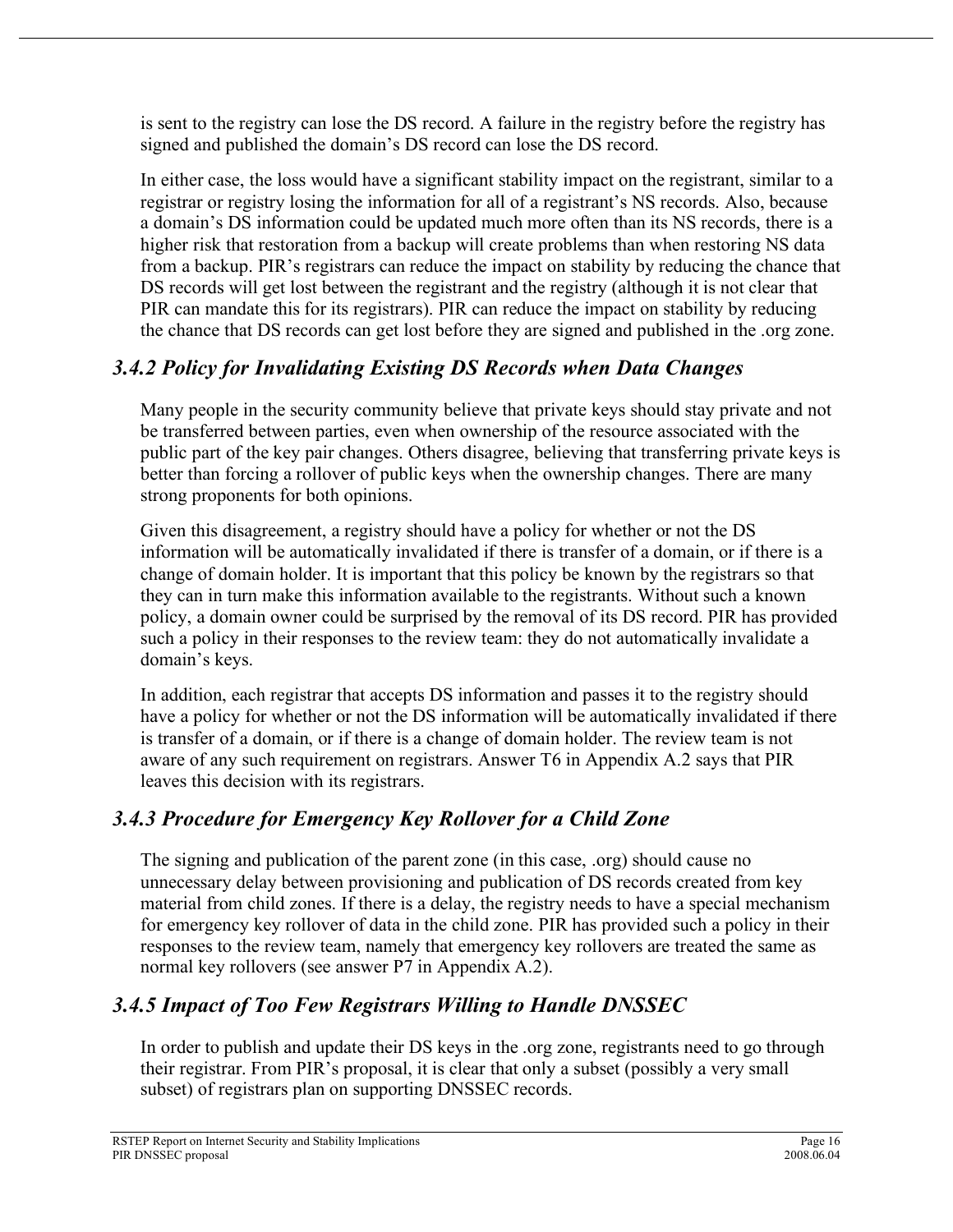If a registrant wants to publish its DS record, and the registrant's registrar does not support DNSSEC records, the registrant needs to change registrars. This should be a seamless task, but history has shown that it is not always painless. Thus, some registrants who want to use DNSSEC will have to balance the stability of staying with their current registrar against the advantages of using DNSSEC. The impact on stability for registrants wanting to start using DNSSEC would be lower if most or all registrars support DNSSEC records.

If a registrant is using DNSSEC and its registrar stops supporting DNSSEC records, the registrant will have to move to a new registrar. There could be a great deal of impact on stability for the registrant if there are only a small number of registrars supporting DNSSEC. For example, the registrant might be forced to change to a registrar that has a noticeably worse record of care and/or customer service and/or a much higher price for the services. The impact on stability for registrants wanting to continue to use DNSSEC would be lower if most or all registrars supported DNSSEC records.

It is in the interest of PIR to have as many of its registrars supporting DNSSEC records as possible. PIR can reduce the impact on stability by helping registrars to support handling DNSSEC records; PIR can do this both technically and with additional education.

### *3.4.6 Registrar Failure to Publish New Keys*

There is a significant stability risk for domains that publish their signing keys, then try to update their keys for normal key rollover, but cannot get their registrar to publish their new keys. In such a situation, the domain becomes bogus. This situation is similar to an unsigned domain having its nameservers go away but not being able to update its NS records because of problems with its registrar. There is nothing that PIR can do about this stability concern other than to emphasize to the registrars how important it is for the registrar's business to handle the DNSSEC information correctly.

# **3.5 Issues with Stability Due to Signing and Distributing DNSSEC Data**

## *3.5.1 Normal Rollover of ZSK and KSK Keys in the .org Zone*

When a new ZSK is introduced and used for signing the DS from the child zones, the new ZSK must be introduced with a timing overlap of the old ZSK to permit the execution of a pre-publishing procedure, as described in RFC 4641 (an informational RFC). Both keys are used to sign the DS during the time interval when cached signatures and DS RRs might exist on the Internet. PIR has said that it will change ZSKs every three months, with multiple ZSKs generated at one time (see answer P4 in Appendix A.2).

PIR has said that it will change KSKs once a year, with new keys generated and publicized three months in advance (see answer P4 in Appendix A.2). Every DNSSEC resolver on the Internet that is using the PIR KSKs as a trust anchor must add the new KSK before the old KSK is removed from the zone; otherwise, the zone will go bogus for those resolvers. PIR has said that they will use methods such as posting the new KSKs on their web site and using a mailing list to announce the availability of new KSK.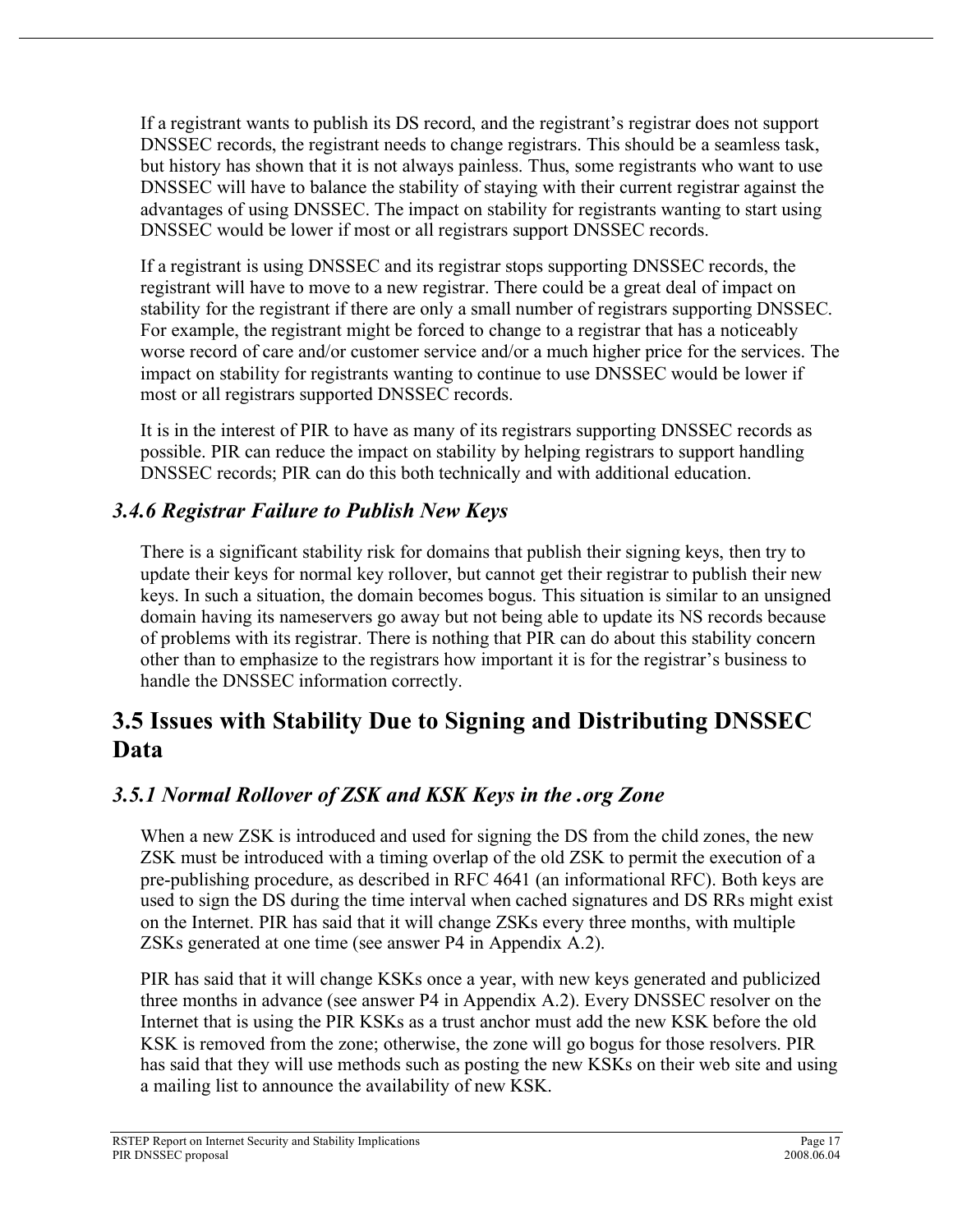There is a very real stability concern that some DNSSEC resolvers will fail to get the new KSK before the old KSK expires; for example, the administrators of those resolvers could simply forget to check for new KSK trust anchors. There is nothing PIR can do to prevent this other than making even more aggressive announcements of the availability of their new KSK.

The review team finds that there are different stability considerations for different lengths of time for the scheduled rollover of a trust anchor KSK. The are at least five different scenarios with different stability considerations.

*Short* – A typical short rollover period would be one year. This is the recommendation in RFC 4641. The negative stability impact is that DNS administrators all over the Internet need to update their copy of the trust anchor every year in order to avoid having the .org zone go bogus for their users. PIR has chosen this option, as have other zones such as .se and .br.

*Long* – A longer rollover period, such as three years, might be chosen in order to reduce the number of times that DNS administrators would need to manually roll over the trust anchor key. The stability impact of this choice is both better and worse than for the "short" choice. This scenario would lead to better stability because it allows for tools to be developed that will remind administrators to roll over keys when they are needed; such tools do not exist now. It would also lead to better stability because it increases the chances that there will be many trust anchors for other zones that must be maintained, increasing the chance that administrators will get in the habit of scheduling rollovers. On the other hand, it could lead to worse stability because it lengthens the amount of time an administrator needs to remember to watch for rollovers. It also makes it more likely that IT staff will change, and the new staff might not be trained in the importance of the rollover.

*Long enough for the root to become signed* – The rollover period might be selected in order to be long enough that a rollover would likely never need to happen because the DNS root will be signed before the rollover is needed. This scenario adds the large stability gain of making a manual trust anchor rollover completely unneeded because, after the root is signed, it should be possible to perform all rollover automatically.

*Two keys with mixed periods* – One key, which would be used by the registry for most signing, would have a short rollover period. The second key would have a very long rollover period (possibly decades), but would not be used; it would just be published as a trust anchor stand-by. The second key would be kept offline in order to decrease the chance that it could be compromised through some online attack. This scenario increases the stability of either the "short" or "long" scenarios because it essentially makes rollovers automatic as long as the second (long) key is never rolled over.

*RFC 5011* – This is the new IETF standard method for handling trust anchor rollovers. It uses two or more keys with special flags set in the keys. There are no widely-used implementations of this, so at the present time it is essentially like having multiple keys with short or long rollover times.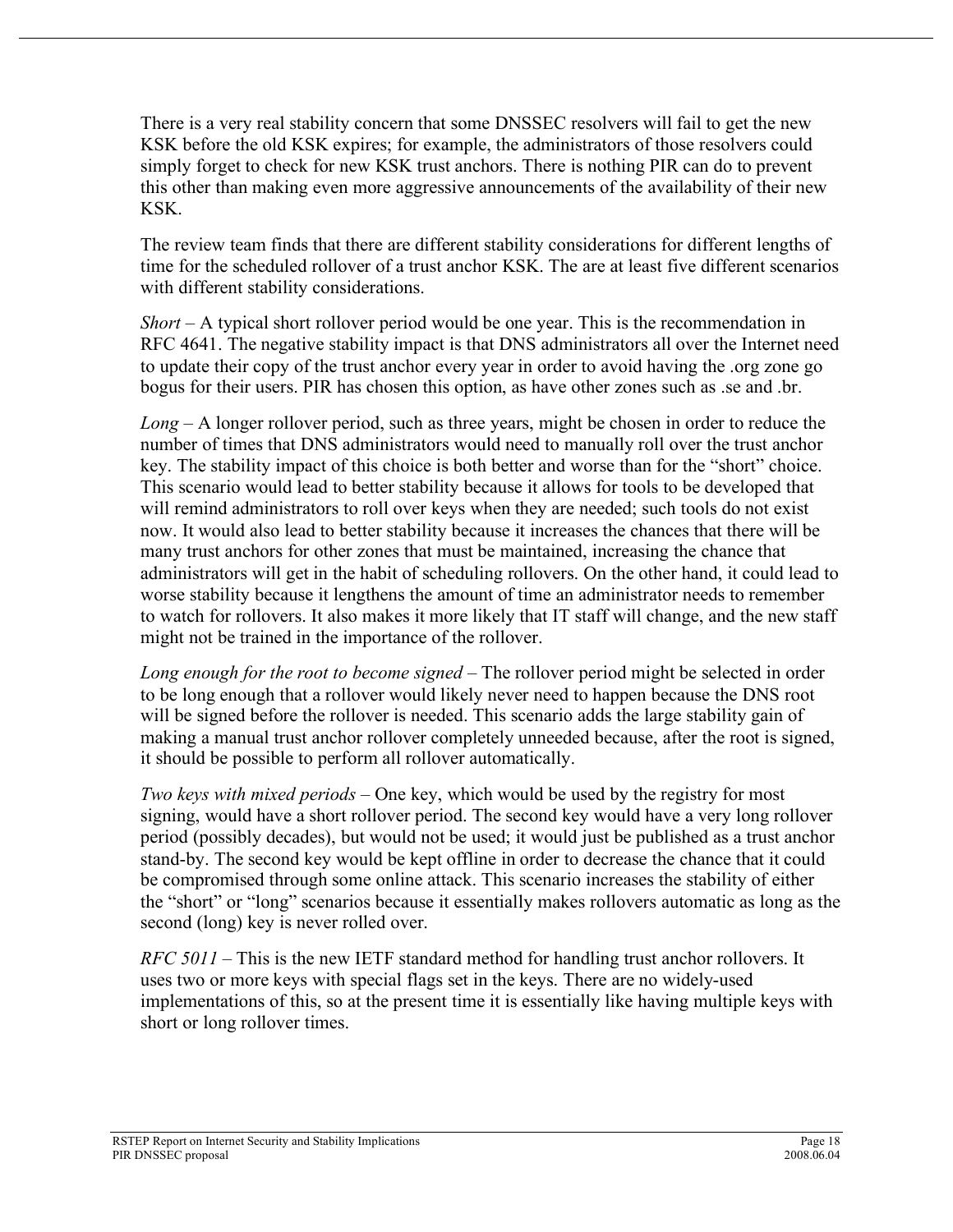## *3.5.2 Emergency Rollover of ZSK and KSK Keys in the .org Zone*

If any of the ZSK or KSK keys for a registry becomes compromised, the procedure to retire this key and related activities (such as re-signing the registry's new keys) should be started as soon as possible. A long delay would allow the party that has access to a compromised key to forge zone data and make it look like it came from PIR. If that data is injected into the DNS (through man-in-the-middle attacks or timing attacks, for example), someone requesting a secure response from .org could be fooled into believing the forged response. The most important property of the system during this event is the maintenance of the chain of trust. PIR has provided its policy for this situation in their responses to the review team (see answer P5 in Appendix A.2).

PIR being its own trust anchor presents special problems in case of the need for an emergency KSK rollover. It is impossible to evaluate with any confidence the plan PIR has for emergency KSK rollover, both because PIR's plan is not complete and because there is no real operational experience in the DNSSEC community with a similar deployment. However, at least one of PIR's plans could have a large negative impact on the stability of the DNS for systems that are running DNSSEC.

There are many alternatives for trust anchor rollover. Two are described in PIR's response to questions from the review team. Another is described in RFC 5011. Others were considered in the IETF during the discussion that led to the adoption of RFC 5011 as a standard. The review team notes that there is little operational experience with RFC 5011, although it appears that RFC 5011 has a lower impact on stability than at least one of the plans that PIR has proposed.

The outline of the plan in PIR's proposal and their response to questions from the review team suggest that one alternative under consideration for their emergency KSK rollover plan will remove all DNSKEY records from the zone. This means that resolvers that have a trust anchor configured for .org will treat the zone as bogus. This will probably mean that, to end users of the validating resolvers, the zone will stop working, resulting in error messages such as "server failure". It would be very bad for the stability of the .org zone if it were completely broken to some users. Note that this catastrophic failure will happen for all lookups by validating resolvers on all domain names in .org, not just for domain names that are signed.

#### *3.5.3 Signing the .org Zone and Failure of Zone Generation*

The actual signing of zone data happens after the data is accepted into the repository, but before the data is published. According to PIR, there are two possible approaches to the signing under consideration (see answer T3 in Appendix A.2):

- Make a modification to existing code to use a system module that prepares the signed data at the time the rest of the zone data is being prepared.
- Introduce an additional component to sign the data after the data is prepared, on the way through to zone data publication.

It is difficult to evaluate the stability effects of the approach to be implemented, because it is not clear exactly what the approach will be. PIR lists two competing architectures for their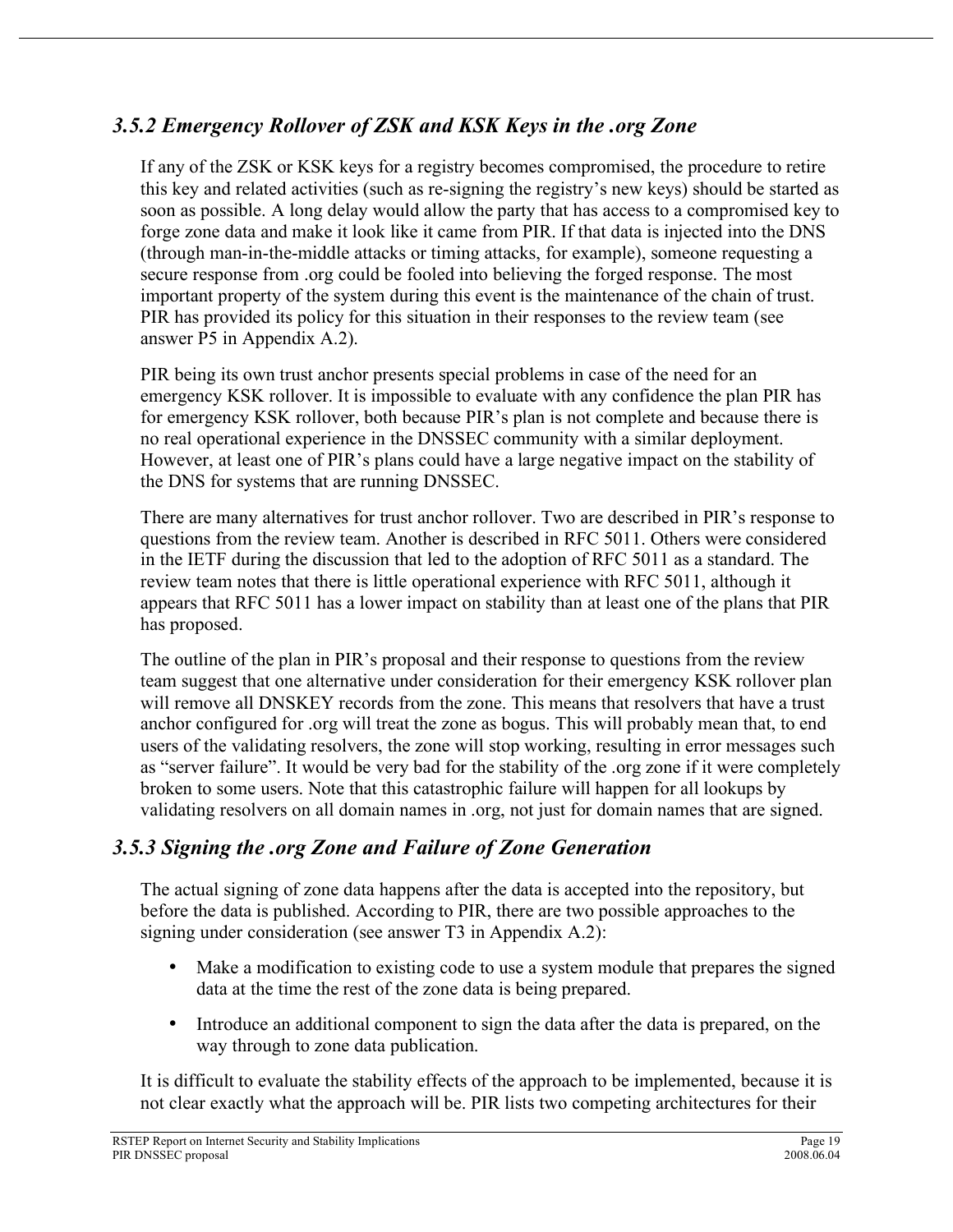zone signing setup in their response to the review team (see answer T3 of Appendix A.2). The review team notes with concern the fact that the details of implementation were not settled before PIR asked ICANN to review its proposal. Each of the alternatives represents a trade-off, and each may present impacts on stability particular to that alternative. Given the lack of real-world operational experience with signing and constantly re-signing large zones, the review team could not prepare a definitive analysis of the stability implications of each of the architectures, or of other competing architectures.

Because the zone signing step happens between gathering the data that should be in the zone and publishing the zone, it is possible that the signing step alone will fail. Four failure modes can be described:

- *Complete failure with publication*. A valid zone is not generated and an empty zone is published.
- *Complete failure without publication*. A valid zone is not generated but the error is discovered, leading to a failure to publish DNS changes at all, leaving the old zone data in place.
- *Partial failure*. A valid zone is generated, but some or all of the data is not correctly signed. This could result in previously-signed data ceasing to be signed, if a previous signing event did not have the same effects, or in signed data no longer being able to be verified (for example, if the NSEC or NSEC3 chain is no longer complete).
- *Corrupting failure*. The signing step introduces errors into the zone data.

Some failure modes appear to be more likely than others, and depending on the way in which the failure is expressed, some will have more serious stability effects than others. A completely empty zone generated and actually published as the result of a complete failure would be catastrophic for users and domains because all user lookups would fail. By contrast, suspension of changes to the zone during the period where a discovered complete failure was being repaired would be inconvenient, but would probably not be as serious (assuming that the repair time was suitably short).

It might be possible to introduce certain kinds of "failure" on purpose, in order to mitigate effects of deployment. In particular, for insecure zone data that has changed, it might be desirable to continue to publish the insecure data even though the signing mechanism is not working correctly for secure zone data. This would represent a "partial failure" in the above taxonomy of failure modes. PIR has not indicated whether this sort of action is one they would be willing to contemplate, or whether their implementation is capable of operating this way.

It is worth noting that any failure that results in a published zone may cause secured delegations to become bogus. For users with properly-working DNSSEC clients, the target zone will become unavailable for those users on the Internet who are validating DNS entries.

PIR did not describe any procedures for checking whether or not each signing operation completed successfully and, if not, what level of failure had occurred. The impact on stability would be lower if such checking was part of the signing process that happens before new zone data is published.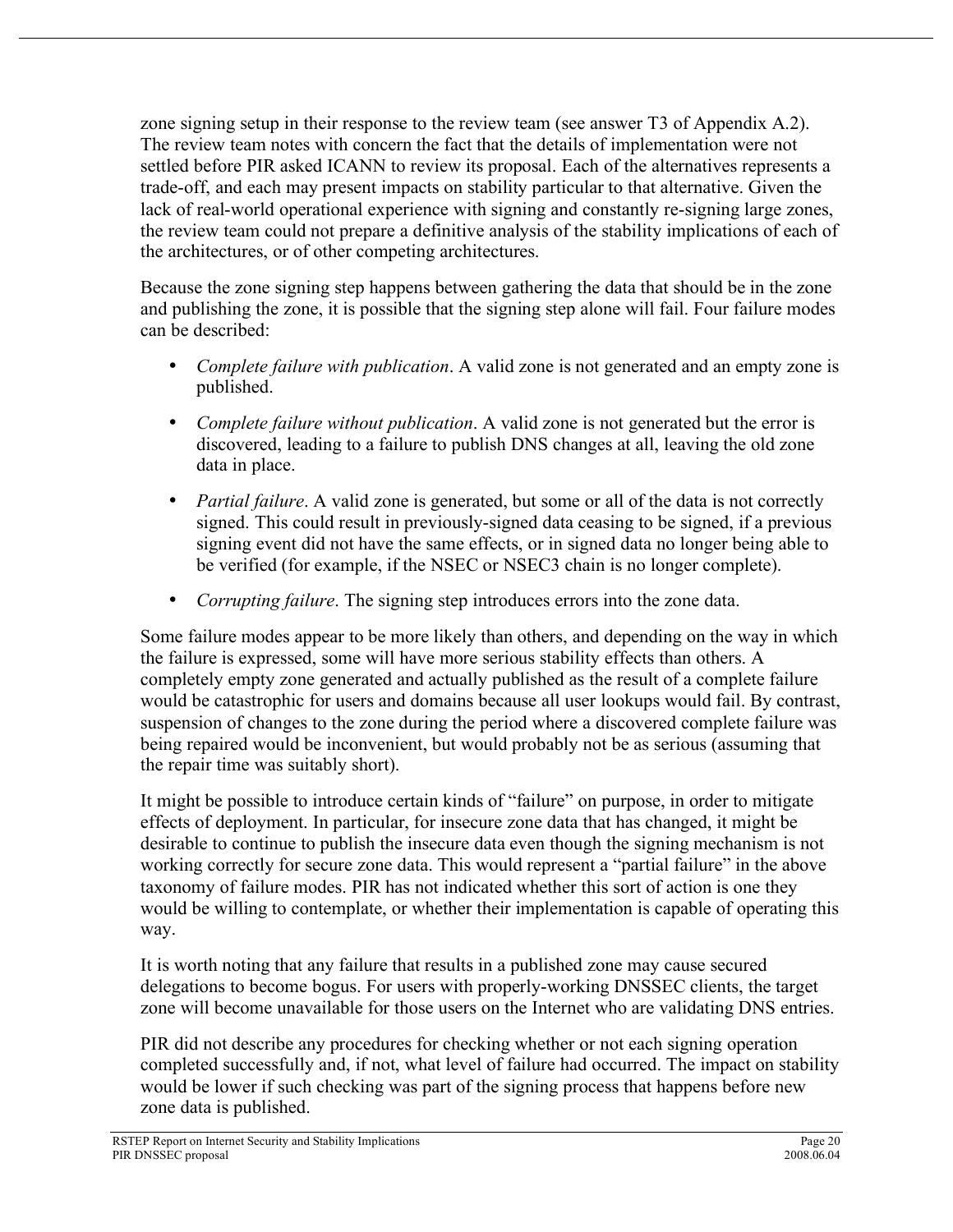### *3.5.4 Signing Intervals of the DS*

When a DS is added, or when an existing DS is updated or removed, the DS itself and adjacent NSEC records have to be updated and signed by the registry. The registry's signature has a specific lifetime, and it is important that the registry is re-signing its zone with an interval that assures that there is no risk of publishing signatures that are not valid. This includes ensuring that the signature interval and the TTL of the DS are chosen such that the records are signed before the signature expires by at least the length of the major TTL.

RFC 4641 (an informational RFC) gives detailed information on signing intervals, and their relationship with TTL for the various records. PIR has not stated whether or not it will follow all of the recommendations in RFC 4641.

### *3.5.5 Signature Maintenance May Be Neglected by Registrants*

A DNS signature has a validity period, and a new signature needs to be created before the old signature expires. This means that registrants (or their DNS operators) will need to perform more maintenance on the DNS than they have been used to doing. Also, the recommended lifetime of a KSK is one year. Because the DS in the .org registry is most likely to be derived from the KSK of a .org domain, domain registrants or their registrars will have to alter the registry DNS data more often than they may have been used to doing in the past. It is quite likely that some (maybe even many) registrants and DNS operators will fail to perform the maintenance diligently, and as a result zones that can be validated at one time will eventually become bogus.

There is nothing that PIR can do to correct the problem of domains in the .org zone not being diligent with their zone RRSIG lifetimes, but the results may be surprising for both registrants and users. Even if PIR's educational activities about DNSSEC cover this issue in depth, the mistakes are likely to happen often.

#### *3.5.6 Key Disclosure Due to Weaknesses in the Signing System*

PIR's response to the review team says that the private signing keys are never exposed because they are always either stored inside an HSM or else stored only in an encrypted form (see answer P1 in Appendix A.2). There could be an important effect on security and stability if there is an implementation problem with the cryptographic portion of the HSM or encryption on disk, or if there is a disastrous failure of the cryptographic algorithms (which would be a serious issue for everyone, not just PIR). Frequent key rollovers reduce the risk of the need for key recovery from the encrypted key.

#### *3.5.7 Zone Signing May Be Impractical*

It is possible that the computational overhead of signing the zone in real time will be significantly higher than anticipated, or that the signing will be susceptible to denial of service due to load. Such a scenario could occur if, for example, DNSSEC rapidly becomes popular for domains in the .org zone. This possibility is especially worrisome for cases such as emergency key rollover (where a complete re-signing is necessary and time is of the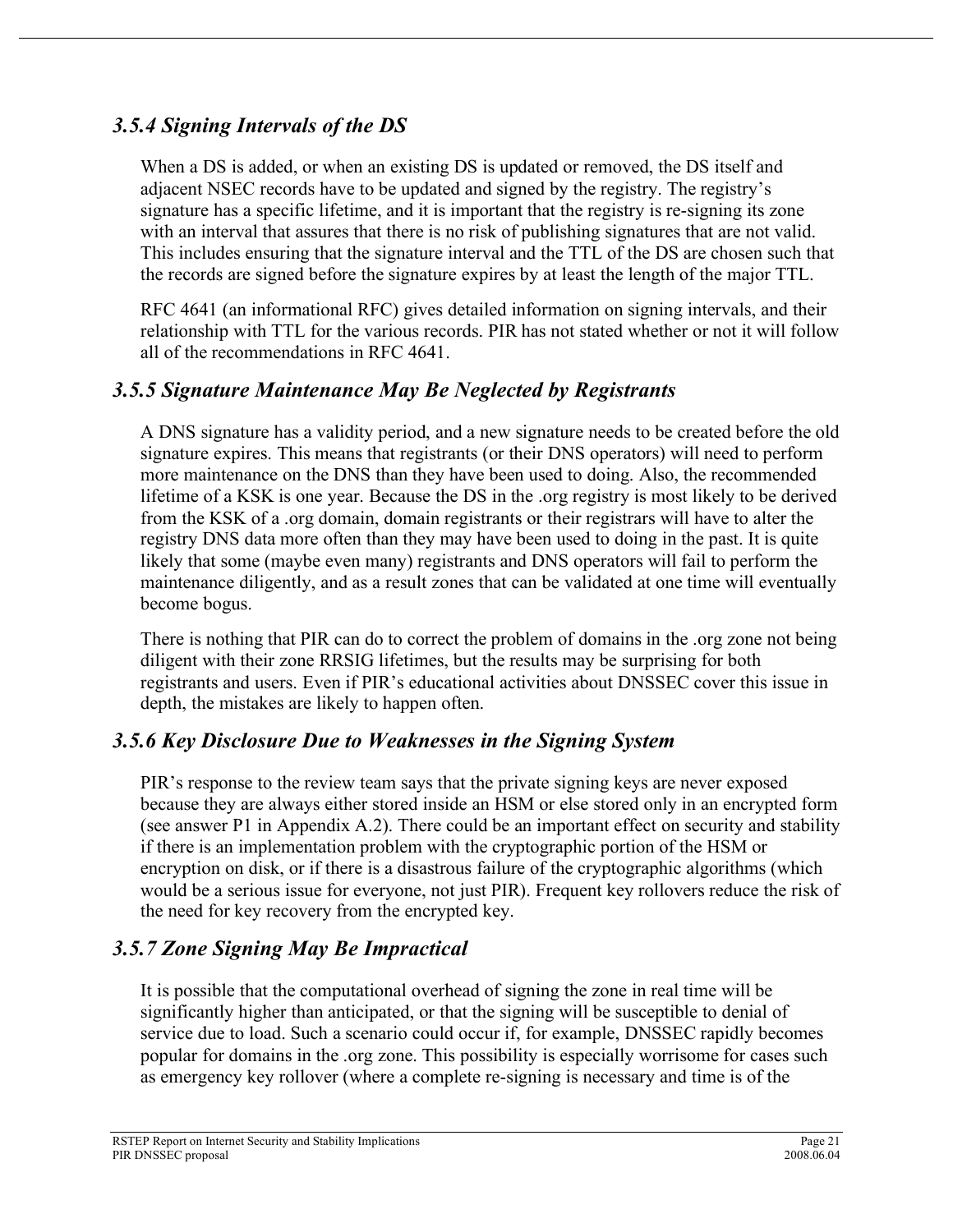essence). Such a failure could lead to any of the scenarios listed in section 3.5.3 of this report.

The review team notes that, if signing the .org zone adds a delay to publishing all zone data, there is a risk that the time for publication will be longer than the delay in PIR's contractual commitment with ICANN. In such a case, this delay will be felt by every domain in .org, not just those choosing to sign their domain data. Some current users of .org domains may be depending on the contractual time to publication of .org zone data.

# **3.6 Issues with Operational Impacts**

## *3.6.1 Transition Plan for Starting and Stopping DNSSEC*

Ideally, of course, DNSSEC would only need to be turned on once and never turned off. However, PIR has noted situations where DNSSEC might need to be turned off; in such a situation, PIR might later turn DNSSEC on again.

Turning DNSSEC off and on for the .org zone in the current environment where the DNS root is not signed is quite different than it is expected to be in the future when the root is signed. In the current environment, PIR needs to distribute its trust anchor out of band each time it turns DNSSEC on. If PIR turns off DNSSEC, PIR might want to encourage resolvers to remove the PIR trust anchor in order to reduce the operational burden of sending and receiving DNSSEC requests.

Much of the existing infrastructure for the .org zone needs to be changed before DNSSEC can be started. For example:

- EPP needs to be upgraded, and database elements need to be added
- Cryptographic signing devices need to be procured and tested
- The transfer of zones from the distribution master to the various authoritative sites needs to be refactored and tested
- DNS server software on each authoritative server needs to be verified (and possibly upgraded) to handle DNSSEC
- The authoritative server constellation of .org needs to have additional monitoring to watch for issues related to DNSSEC

These infrastructure elements will need to be reconfigured each time DNSSEC is started and stopped in the .org zone. PIR's plan for adding these elements to the .org zone infrastructure was given in its responses to the review team (many answers in Appendix A.2).

PIR's response to the review team lists a small number of business reasons why they might need to turn off DNSSEC, such as fewer than the minimum number of registrars supporting DNSSEC provisioning (answer P10 in Appendix A.2).

The review team concludes that there are many more possible contingencies that could cause PIR to want to turn off DNSSEC, and many possible contingencies that could cause PIR to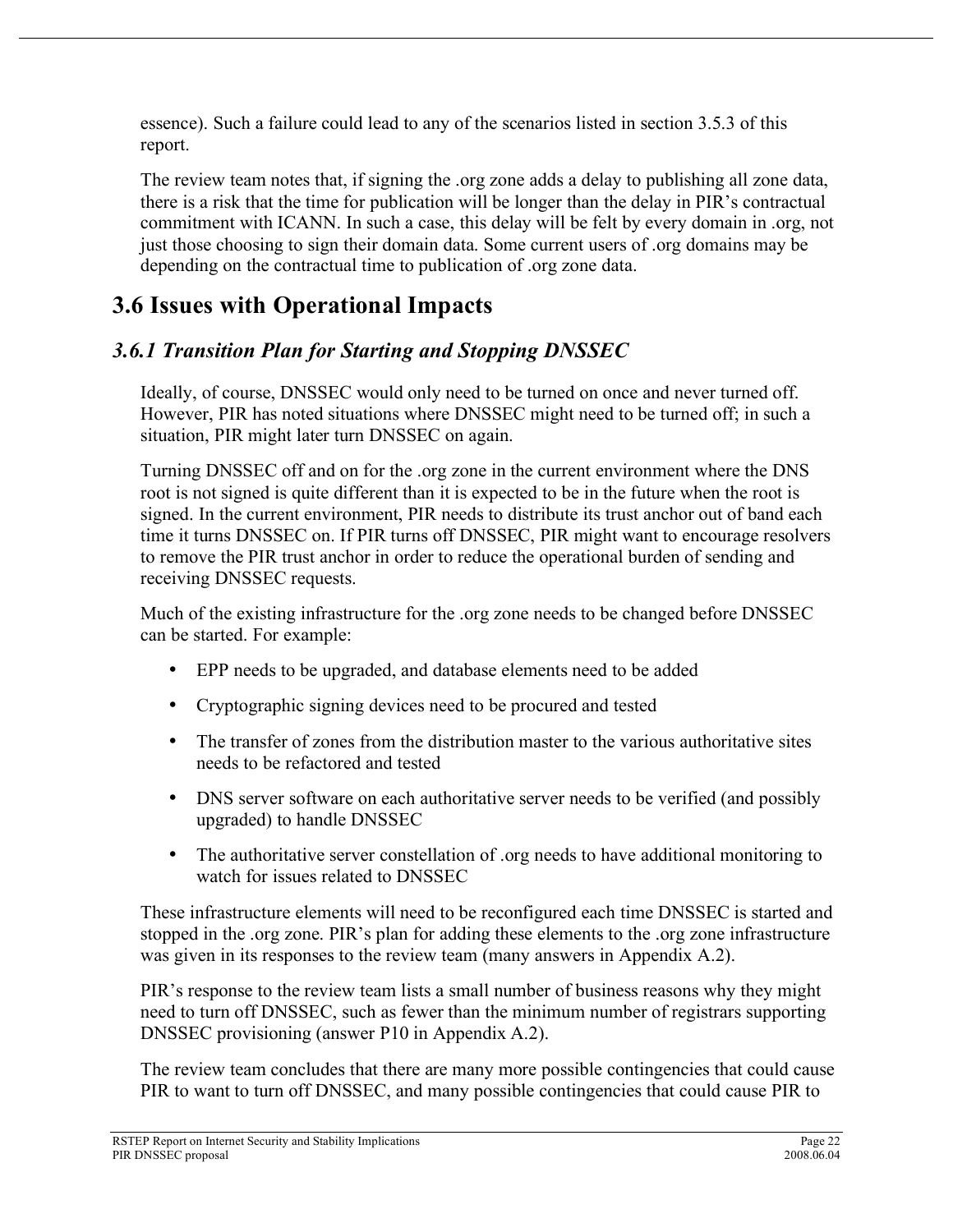want to turn DNSSEC on again after shutting it off. It is impossible to assess the stability concerns of all of these contingencies without a full list of them.

Alternatives for PIR publicizing a shutoff of DNSSEC include:

- PIR can wait until there is a need to turn off DNSSEC (if that ever comes to pass) before devising a plan for publicizing the shutoff
- PIR can form a plan in advance of needing to turn off DNSSEC. Such a plan could include different announcement mechanisms such as mailing lists, pre-established web pages, cryptographic authentication of announcements, communication with and/or through ICANN, and so on.

If PIR decides to shut off DNSSEC, there are two scenarios for how they might do it. Each scenario has different stability implications.

- PIR could simply stop signing the .org zone. This is the easiest for PIR, but it has the very serious stability issue of making every domain in the .org zone bogus for any resolver that still had the PIR trust anchor installed.
- PIR could continue to sign just the apex of the zone after removing all the DS and NSEC3 records. This would be more stable for two reasons. First, the zone would not go bogus for resolvers with the PIR trust anchor installed. Second, it would allow PIR to later start up DNSSEC without having to distribute a new trust anchor.

## *3.6.2 Reporting of DNSSEC Problems*

The .org zone is one of the original TLDs. As an older TLD, there may be many legacy applications that are reliant on the existing architecture; these applications may have unknown behaviors with the advent of DNSSEC. The SiteFinder incident a few years ago illustrated that there were many applications that relied on the DNS working in a very specific way. Therefore, if this behavior changes, some infrastructurally-deficient applications may break. This is not true with new TLDs such as .nu where SiteFinder-like behavior has worked for years without widely-reported incidents. Thus, the introduction of DNSSEC in smaller ccTLDs such as .se and .br may not be a very reliable indicator of the success of adding DNSSEC in .org.

With respect to DNSSEC, a "middlebox" is any system that performs intermediate DNS operations in between a client requesting resolution of a domain name and the authoritative server for the domain name that is queried. This can be almost any type of system on the Internet, including small office and home routers that do recursive DNS, the caching servers run by large ISPs, and many types of systems of varying size. Given that it is not clear how DNSSEC will work with these middleboxes, it would be a very good idea for PIR to create a system in which people in the DNS operations community can report DNSSEC-related issues that are occurring within the Internet. This will allow middlebox vendors to fix reported issues quickly and in an open manner. Such a reporting system has the added benefit of allowing PIR management to measure the success of DNSSEC within the community. PIR has said that they would have a reporting system (answer O3 in Appendix A.2).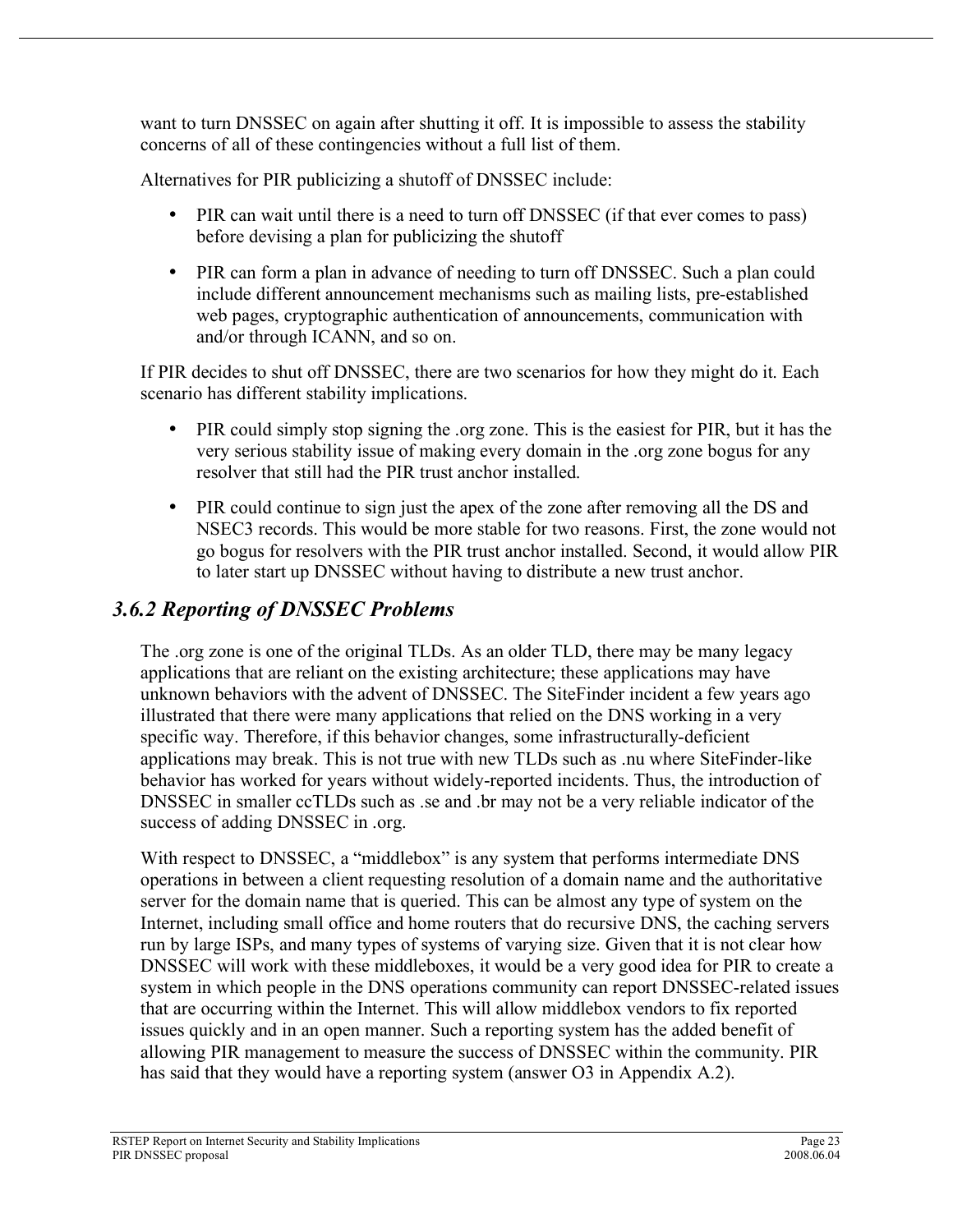#### *3.6.3 Multiple Operators for Nameservers*

PIR has historically pursued a policy of having multiple operators of its nameservers. This policy of operator diversity presents some additional stability challenges in the context of DNSSEC. It also offers some benefits.

The first stability concern is the simple problem of server convergence because of the larger amounts of data to be transferred between servers due to the presence of new (and large) resource records. Another challenge is emergency reaction time. Because responses to emergencies will need to be coordinated across different organizations, the reaction time to an emergency may be longer. Different organizations also have different policies about responsiveness, and it may not be possible to ensure complete harmonization across all operators. Yet another challenge is the potential for different technology employed by different operators to behave differently; this is more problematic in the case of a protocol like NSEC3, with which there is very little experience in the general DNS community.

It is nevertheless worth observing that operator diversity adds some additional resilience to the zone operation. The information provided by PIR indicates that zone data generation and signing will happen in a central system, so operator diversity does not protect the .org zone from failures during the signing procedure. It does, on the other hand, protect the zone from failures attributable to a single operator's procedures. Because different operators are likely to have different procedures (even if the differences are slight), this additional protection may be a good trade-off against the challenges noted above. Similarly, to the extent that different operators may use different technologies, multiple operators may provide protection against some failure mode of a single technology.

#### *3.6.4 Greater Demands Placed on the Servers and Infrastructure*

DNSSEC adds a number of greater demands on the authoritative servers. The traffic could be so much greater that the zone's nameservers could be overwhelmed.

DNSSEC will require additional memory and storage. These demands may be as high as six times the existing space. This is not a showstopper in today's environment because both disk and memory are relatively cheap. The zone administrator needs to keep this potential increase in the size of the zone in mind when planning the amount of headroom needed for each computer used for name service.

DNSSEC requires more CPU for serving the same number of domains. This is particularly true if the zone must process a large number of queries for which the name does not exist, or if opt-out is deployed (PIR has said that they will use opt-out). In both of those cases, there needs to be a search for the appropriate NSEC RR when a request for the domain is handled. The search-based algorithm is not as efficient as the hash-based algorithms that are typically used in looking up non-DNSSEC records. Consequently, DNSSEC responses require additional tuning as CPU utilization increases. DNSSEC also creates a new way for miscreants to perform a denial-of-service attack because they would have a way of creating queries that cause greater drain on the CPU of the nameserver.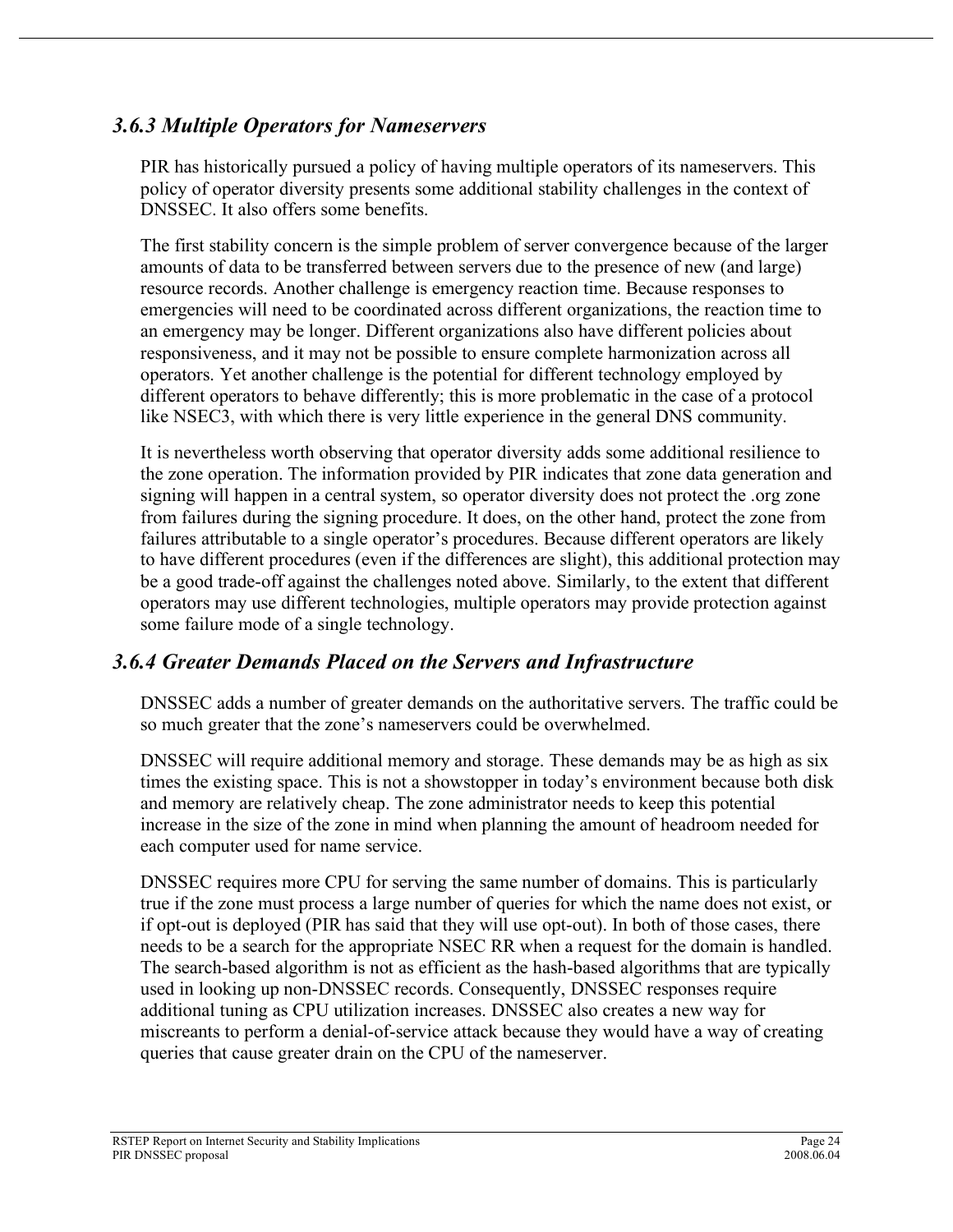With NSEC3, the number of hash iterations needs to be chosen carefully, because a large number of iterations can impose much larger CPU demands on authoritative servers. In responding to queries for nonexistent names, those servers hash the queried name according to the hash iteration parameter before they can find the covering NSEC3 record. The tradeoff being made is between an operator wanting a low number of iterations to avoid CPUbased denial-of-service attacks and a higher number of iterations increasing resistance to dictionary attacks.

If a load balancer is used in zones with DNSSEC, the larger responses can cause the load balancer to be less efficient. Further, the load balancers may be forced to deal with UDP fragments, and this would cause the load balancer to need to keep more state.

If there are many changes to secure delegations, there will be a substantial increase in the amount of bandwidth needed for updates to be propagated to authoritative nameservers. When some of the authoritative nameservers have very limited connectivity back to the distribution masters for the secure zones, this problem is particularly important. In such a case, there is a possibility that the remote nameservers will be out of date.

## *3.6.5 Denial-of-Service (DOS) Potential*

DNSSEC responses are necessarily larger than non-DNSSEC responses, so a DNSSECaware nameserver may be requested to send much larger responses than a DNSSEC-unaware nameserver. An attacker can create bogus DNSSEC queries that may saturate the outbound links from the authoritative nameserver and/or saturate the incoming bandwidth at a victim site. Currently, these attacks happen only occasionally on gTLD nameservers; they happen much more frequently on nameservers that are compromised at third level domains or deeper.

The review team finds that the issue of attempts to saturate its outbound links can be dealt with following PIR's normal business procedures. The team does not find that there is anything significant that PIR can do to prevent attacks that saturate the incoming bandwidth of a victim site.

## *3.6.6 WHOIS Information*

WHOIS is the standard interface for verification of current data at a registry and is used as an alternate path to verify the correctness of DNS published data. Without this alternate path, there is no way for a third party to verify that the information being provided in DNS responses matches what was put in the zone during registration and update.

PIR's response to the review team says that they will show in the WHOIS data the signing status (signed or not signed), the time the record was created, and the maximum signature lifetime. They do not propose to show the key tag, signing algorithm, digest type, or digest of the DS record. (See answer P12 in Appendix A.2.) Without the additional information, WHOIS will be less useful as an alternate path for registrants to validate the information stored by their registrars in the registry.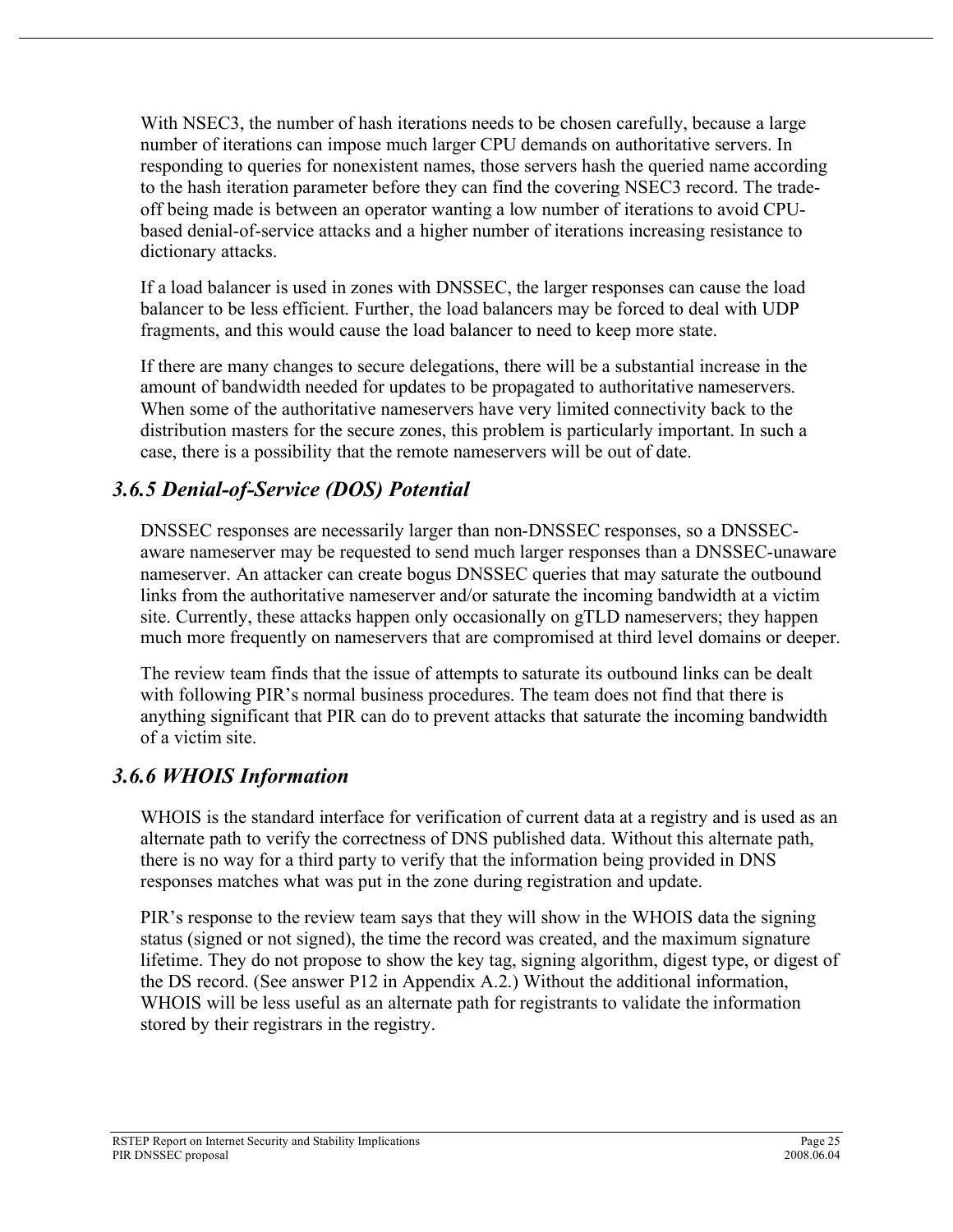#### *3.6.7 Getting Validators to Remove the PIR Trust Anchor after the DNS Root Is Signed*

During its investigation, the review team discovered that the behavior of two widelyavailable DNSSEC validating resolvers (one of which is also widely-deployed) does not match the review team's interpretation of RFC 4035. The validating resolvers' behavior results in incorrect validation results when the resolver has both a trust anchor for one zone and an expired trust anchor for a zone that is subordinate to the first zone. When the DNS root is signed, some operators of DNS resolvers may install the trust anchors for the root but leave PIR's trust anchor for .org in place. The next time that PIR does a key rollover in the root zone, the problem will immediately appear for anyone using such a resolver: they will treat signed responses from the .org zone as bogus even if PIR has done everything correctly.

A similar problem will appear for those domains in .org that have published trust anchors that are installed in validating resolvers exhibiting this behavior. If ICANN agrees to PIR's proposal to allow PIR to distribute the trust anchor for .org, these domains will have the same problem as described above at the time that those domain holders roll over their keys.

To avoid this serious impact on the stability of the DNS, all organizations running DNSSEC resolvers will need to do one of the following:

- update their software to software that treats both the domain authenticated by the parent zone and the rolled-over trust anchor as valid
- when adding a new trust anchor to a broken resolver, remove all trust anchors for zones subordinate to the new trust anchor

PIR could mitigate these impacts by incorporating this information into their communication and education campaigns both when they do key rollovers before the root zone is signed and when they add a DS to the root zone for the first time.

Separately, the review team has contacted the developers of the implementations in question to alert them of the problems that were found.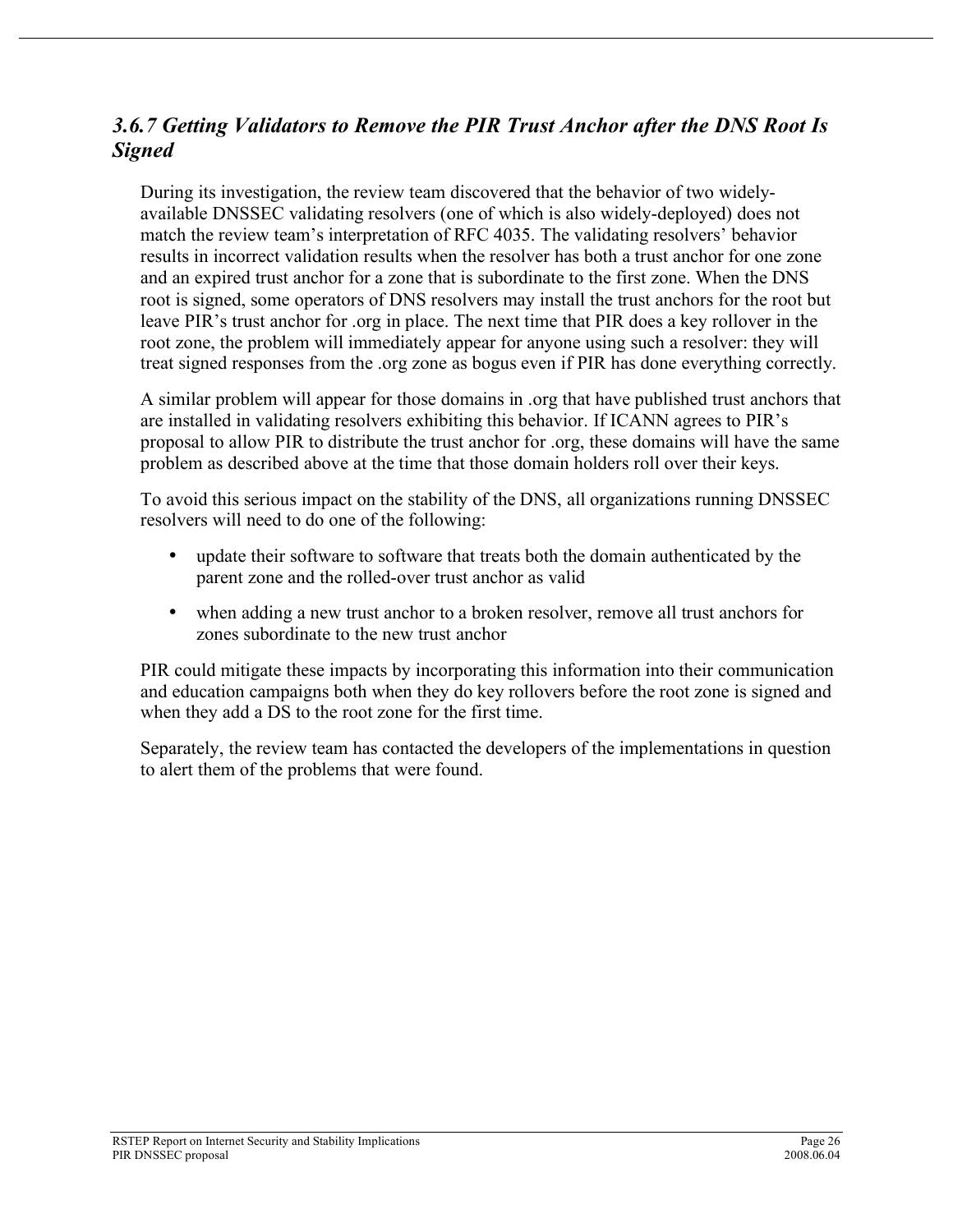# **4. References**

The members of the RSTEP review team that carried out the Security and Stability implications analysis reviewed many resources that helped in their analysis of the PIR proposal. These resources include the proposal from PIR in addition to a great deal of material about DNSSEC operations and deployment.

The PIR proposal and related communications are listed at (http://icann.org/registries/rsep/) under "Proposal 2008004". That material includes:

- The original proposal from PIR (http://icann.org/registries/rsep/pir-request-03apr08.pdf)
- The SSAC endorsement of the proposal (http://icann.org/committees/security/sac029.pdf)
- ICANN's request that an RSTEP review team be formed (http://icann.org/registries/rsep/rstep-letter-21apr08.pdf)
- ICANN's request for comments from the public (http://icann.org/announcements/announcement-23apr08.htm)

Because this was a proposal to modify PIR's agreement with ICANN to operate the registry for the .org zone, the review team also reviewed the contract between ICANN and PIR (http://www.icann.org/tlds/agreements/org/).

The members of the review team were already familiar with the RFCs that are referenced in the proposal: RFC 4033, 4034, 4035, 4641, 5011, and 5155 (http://www.rfc-editor.org/). Most of them were active in many of the DNSSEC protocol and operations discussions over the past decade, and used that perspective to help frame their views of the security and stability concerns with the PIR proposal.

The review team reviewed all of the responses to the request for comments (http://forum.icann.org/lists/pir-dnssec-proposal/).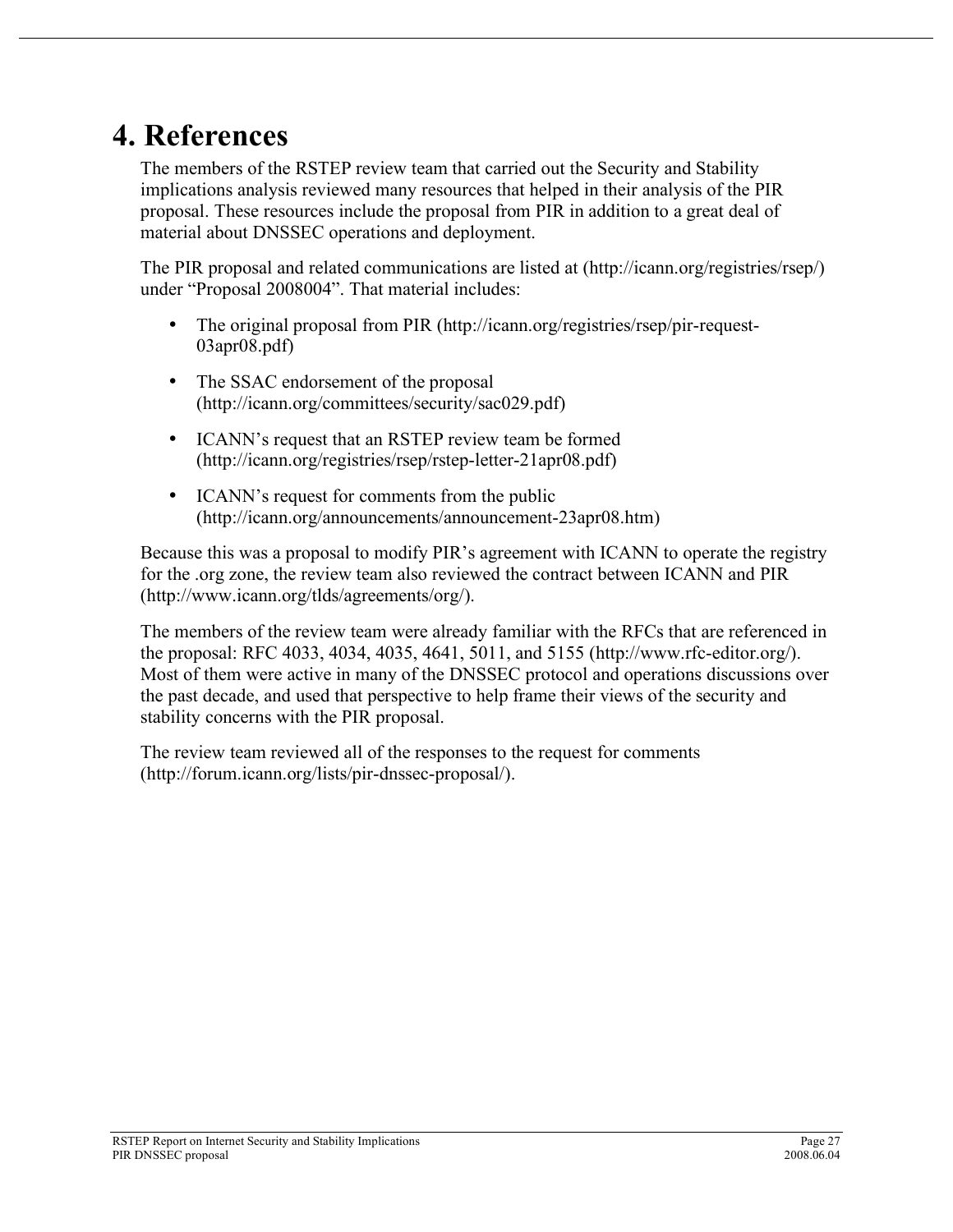# **Appendix A. Additional Material Supplied by PIR**

During the course of the review team's deliberations, the review team asked PIR for additional information concerning its proposal. This appendix shows a condensed version of the requests that the review team made and a condensed version of PIR's responses.

## **A.1 Requests from the RSTEP Review Team**

*Please describe your policies on the following topics. If you have formal policy documents, please supply them; otherwise, please list whatever informal information you have on the PIR policies for the topics listed.*

- P1 KSK key generation and storage
- P2 ZSK key generation and storage
- P3 Zone signing signature generation, RRSIG validity period, and resigning strategies
- P4 Normal key rollover
- P5 Emergency key rollover
- P6 Normal flow of data from child zone for creation of DS records
- P7 Emergency flow of data from child zone for creation of DS records
- P8 Distribution of signed zone to authoritative servers

P9 - DNSSEC procedures for change of registry if the .org TLD itself is changed to another organization

P10 - Turning off DNSSEC if there are failures (and what thresholds would trigger such an action)

P11 - Use of the secDNS:maxSigLife element in DS creation through EPP: is it required for registration; will it be honored for expiration; etc.

P12 - Listing DNSSEC data from whois requests (show an example)

P13 - Domain owners with keys wanting to move to a registrar that does not support 4310

- P14 Specifying the RFC 5155 opt-out policy
- P15 Salt size and hash iterations policy for RFC 5155

P16 - Changing PIR's implementation of RFC 5155 based on different resolver interactions

P17 - The minimum number of registrars required to have passed OT&E before any registrar will be permitted to put DS records in the registry

P18 - The minimum number of registrars required to have passed OT&E that would cause PIR to stop offering DNSSEC resolution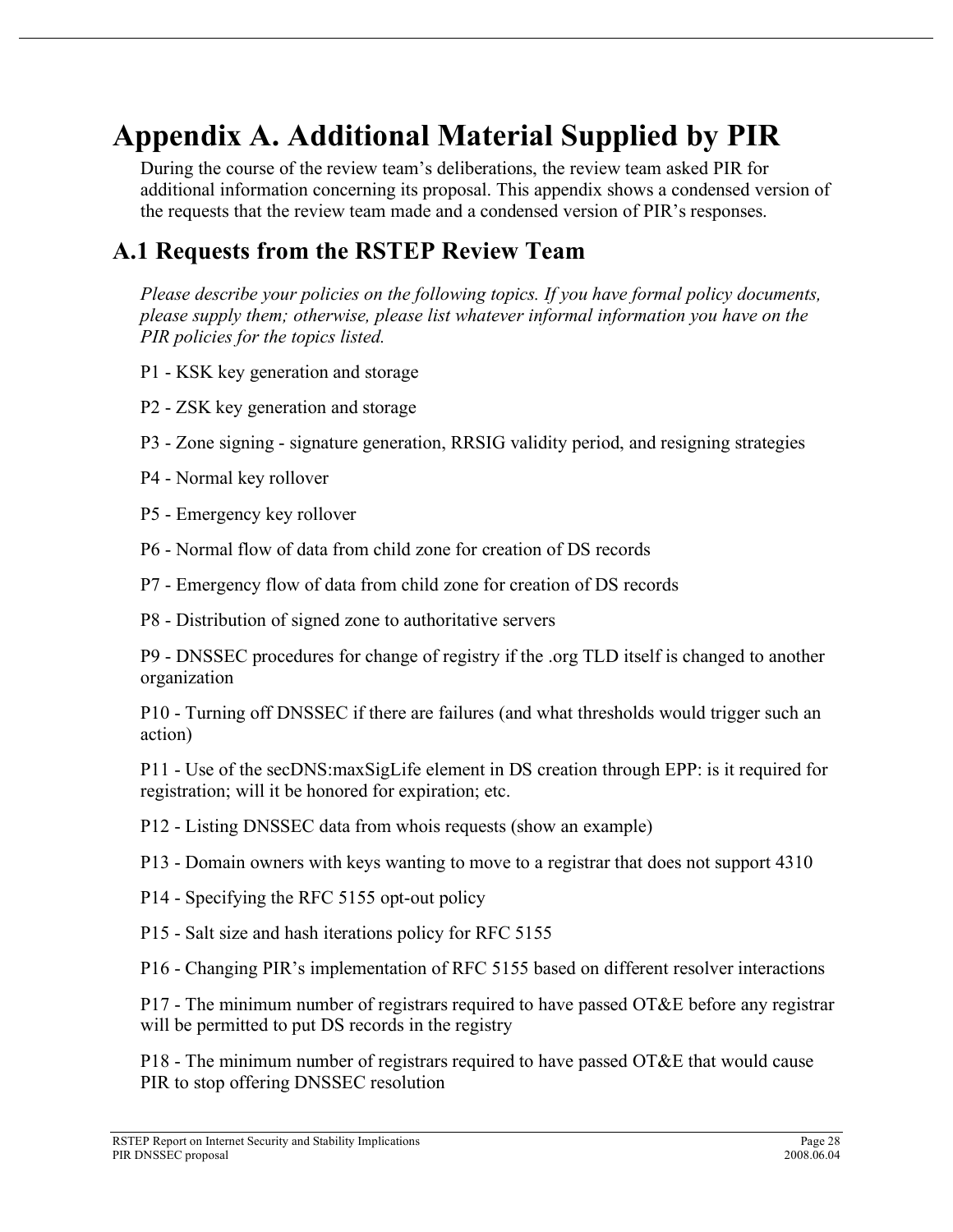*Please supply information on any operational planning that PIR has done with respect to the DNSSEC addition. In specific, we would like to hear about:*

O1 - Testing to show that the DNS server components can handle the additional overhead of DNSSEC resolution

O2 - Testing to show how the increased size of the zone will affect synchronization across the DNS server components

O3 - Ways to report on failure modes such as clock drift on validators, DNSSEC-challenged CPE equipment, and so on

O4 - Interoperability testing with RFC 5155 resolvers

O5 - When the KSK compromise plan will be complete

O6 - Whether the ability to add DS records to the registry be disabled for registrars who have not passed OT&E

*Please supply any information that PIR has on the following topics:*

T1 - List all the DNSSEC operations that are associated with a domain record

T2 - Which SHOULDs in RFC 4033, 4034, 4035, 4310, and 5155 does PIR \*not\* intend to do, and why

T3 - Architecture of the DNS provisioning system (DNS Distributor) with the changes for DNSSEC highlighted; maybe this could be fulfilled with the document listed in Section 1.3 of the DNS Distributor test plan

T4 - Details of the DNS server(s) that will be used in support of the deployment of RFC 5155 (given that there is a dearth of publicly- deployed software for this)

T5 - Details of the OT&E testing that PIR will perform with its registrars

T6 - There are different views about whether or not a change in the holder of a domain, the tech contact for a domain, or the registrar of a domain should cause the keys published in the zone to change; please comment on how PIR views this

T7 - List any DNSSEC operation that is automatically triggered by changing the registered name holder of a domain

T8 - List any DNSSEC operation that is automatically triggered by changing the technical contact of a domain

T9 - List any DNSSEC operation that is automatically triggered by changing the registrar of a domain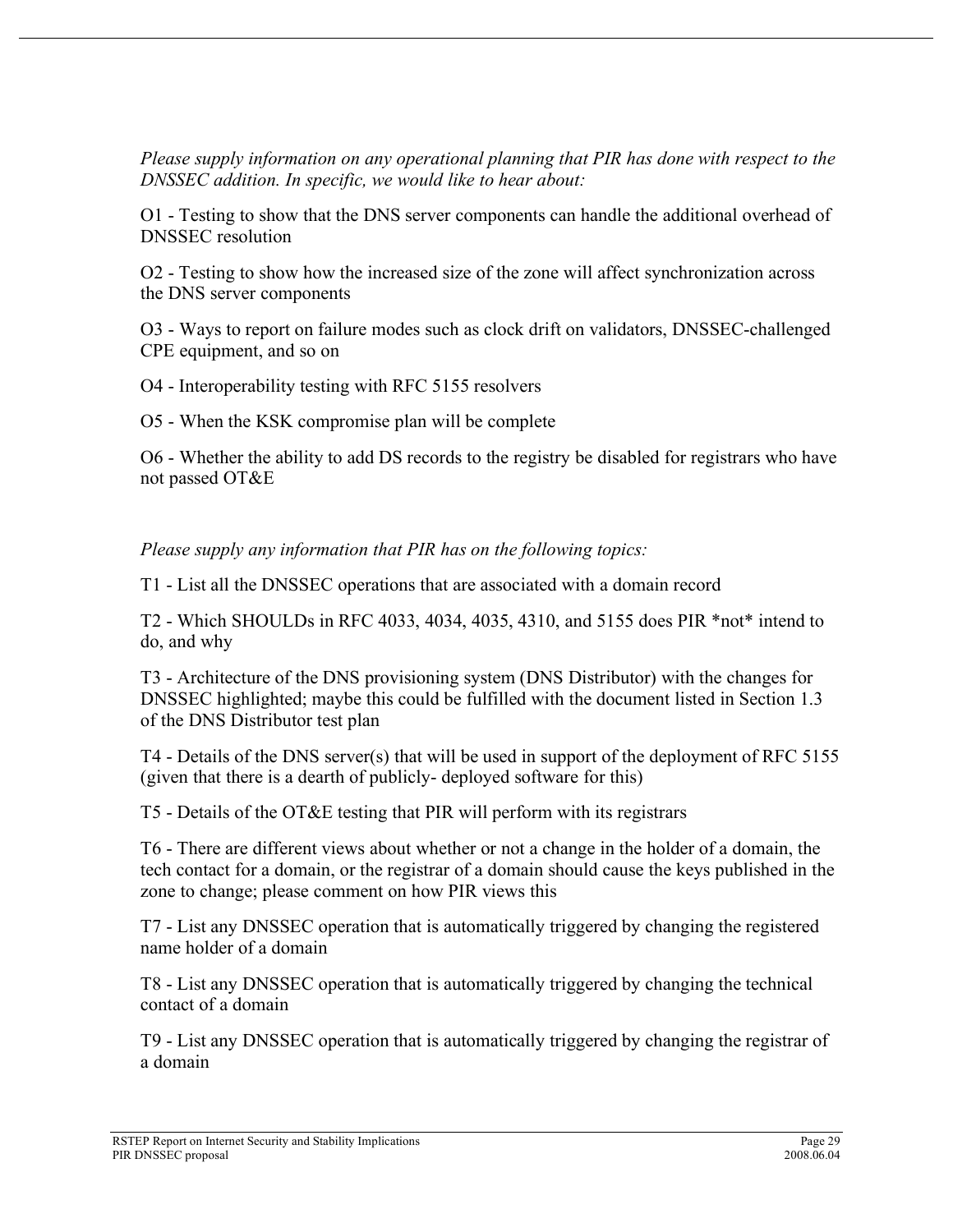## **A.2 Responses from PIR**

#### *P1.KSK key generation and storage*

Key generation will be performed using a FIPS-140-2 compliant hardware security module (HSM).

Evaluation of the specific HSM device to be used is under way. The key storage implementation will depend on the general category of HSM selected. There are two general approaches to key storage. Either the HSM provides no persistent storage and an encrypted version of the key is stored external to the HSM in the solution layer or the HSM provides key storage and the keys are used only by reference. In either case, a non-encrypted key will never be available external to the HSM.

#### *P2. ZSK key generation and storage*

The comments made in section P1 apply here, as well.

*P3. Zone signing - signature generation, RRSIG validity period, and resigning strategies*

Signatures will be generated entirely by the HSM specified in section P1.

The system is highly configurable and it is expected that tuning of the RRSIG validity period will be required. It is expected that the initial RRSIG lifetime will be ten (10) days.

Due to the high rate of change, signing will be performed and published continuously as part of the solution that generates zone data changes based on administrative updates and EPP transactions.

Introducing new keys and/or expiring old keys can be configured to be performed automatically and may also be triggered at an explicit point in time by an administrator.

Resigning the entire zone (with current, additional, or different keys) is supported as an administrator triggered operation.

#### *P4. Normal key rollover*

Normal ZSK rollover will occur on a regular basis (currently planned for once a month). PIR plans to have multiple ZSKs generated at any given time. When new ZSKs are generated, the oldest set of ZSKs will no longer be used to sign the zone, and will be dropped from the set.

KSK rollover will occur once per year. New keys will be generated 3 months in advance. ZSKs will then be generated from these KSKs as well.

As soon as these are generated, the public keys will be posted on both PIR and Afilias websites. Additionally, PIR will implement an email service that is open to the public. This service will inform the list anytime there is a KSK change. PIR will also send in new DS information to IANA once their repository is operational, or the root is signed.

*P5. Emergency key rollover*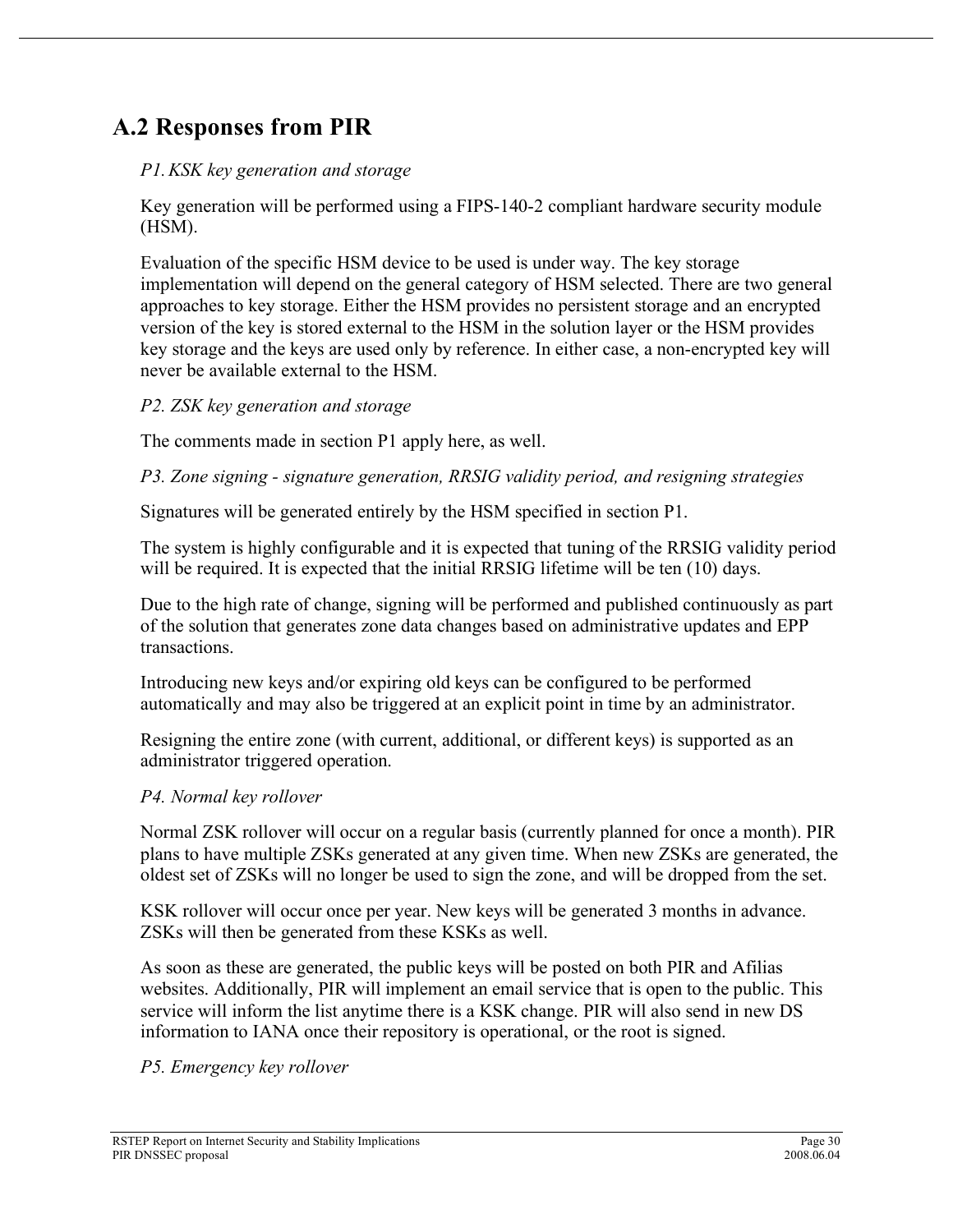If a ZSK is compromised, PIR will generate a new ZSK, and stop signing the zone with the 'bad' key immediately. This will follow the same basic principles as a normal key rollover – it simply will be unscheduled.

If multiple ZSKs are compromised, PIR will either perform this same function for the affected ZSKs.

If all ZSKs have been compromised, or a KSK has been compromised, then PIR currently plans to do the following:

- 1. Render the zone unsigned
- 2. Determine the source of the compromise and rectify it.
- 3. Regenerate new KSK and ZSK sets
- 4. Publish the new public data as above
- 5. Sign the .ORG zone.

This however, may not be the most optimal way of eliminating the possibility of someone injecting incorrect data while the zone is compromised. PIR is working with the DNSSEC deployment community to determine if this can be done without "un-signing" the zone.

#### *P6. Normal flow of data from child zone for creation of DS records*

DS records are introduced to the registry, and thus the zone, via the EPP protocol per RFC 4310, Domain Name System (DNS) Security Extensions Mapping for the Extensible Provisioning Protocol and are reflected automatically in the zone as for other EPP initiated changes.

#### *P7. Emergency flow of data from child zone for creation of DS records*

Emergency update of DS records is as described in P6, Normal flow of data from child zone for creation of DS records.

#### *P8. Distribution of signed zone to authoritative servers*

Signed zones will be distributed in precisely the same manner as unsigned zones, that is using IXFR [RFC 1995], NOTIFY [RFC 1996] and TSIG [RFC 2845]. The DNS interface to the registry (the "distributor") implements these protocols in order to propagate zone changes out to distribution masters in each nameserver cluster.

#### *P9. DNSSEC procedures for change of registry if the .org TLD itself is changed to another organization*

Nearly all of the burden of transitioning the .ORG TLD to another organization would fall on the new registry provider. Since the KSK and ZSK information will not be escrowed, the new provider would need to generate keysets for both the KSK and ZSKs. PIR would then add these keys, without signing the zone with them, prior to cut-over. At cut-over, the new organization would need to invoke a KSK key rollover per their procedures.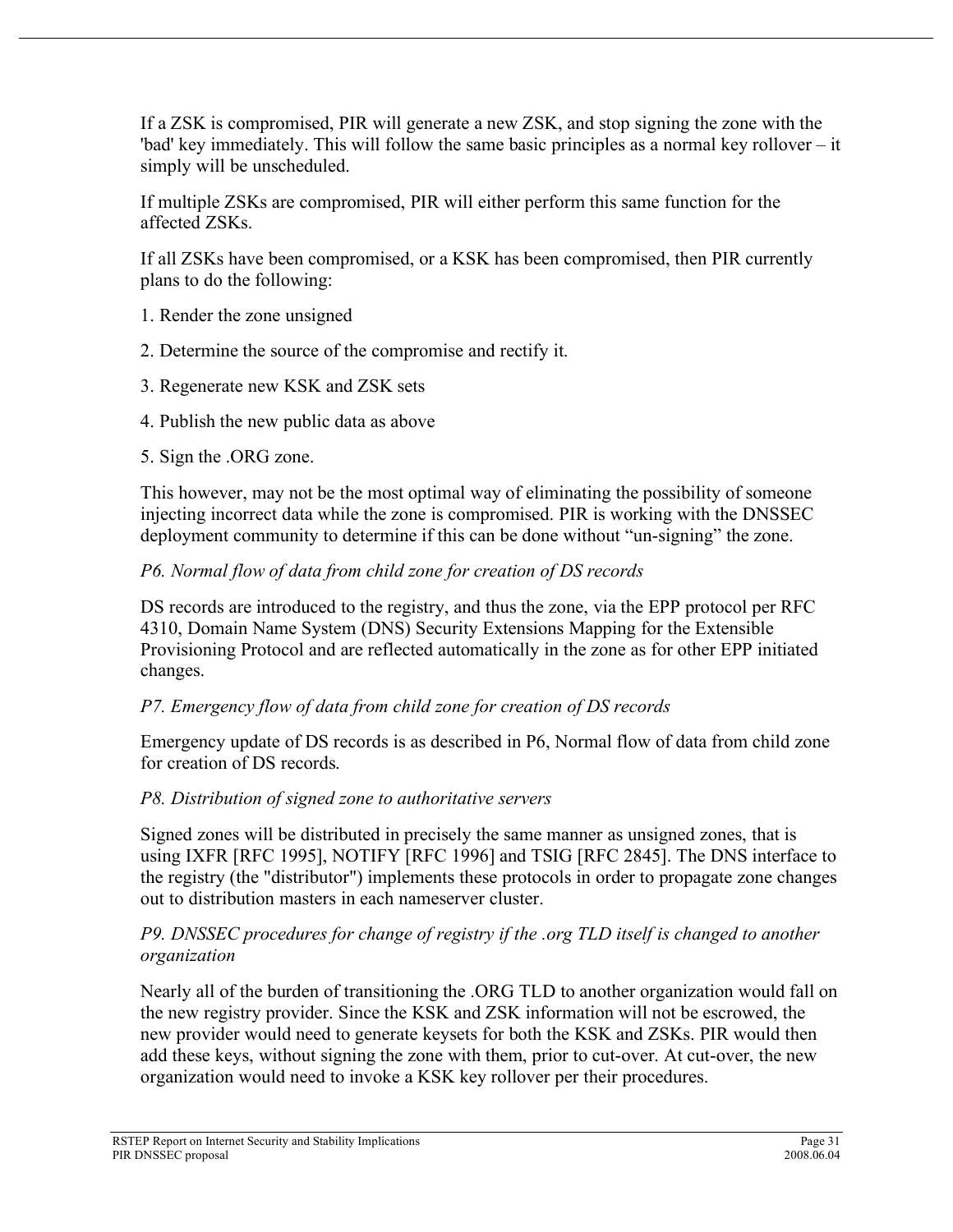All DS data sent by the registrars would be transitioned over to the new organization, as well as the zone data.

*P10. Turning off DNSSEC if there are failures (and what thresholds would trigger such an action)*

One example of when PIR might decide to turn off DNSSEC is outlined in P5. PIR would also consider turning off DNSSEC in the event that providing DNSSEC service threatened the stability of the ORG zone as a whole, or the operational aspects of its maintenance and publication.

*P11. Use of the secDNS:maxSigLife element in DS creation through EPP: is it required for registration; will it be honored for expiration; etc.*

The system policy regarding the interpretation of maxSigLife is configurable with a minimum, maximum, and default value in the registry. These values will very likely need to be tuned in the production system.

maxSigLife is optional.

The initial values are (forcing a non-configurable 10 day maxSigLife):

- Minimum  $= 10$  days
- Maximum  $= 10$  days
- Default  $= 10$  days

The general system policy regarding maxSigLife is as follows:

• If a maxSigLife is not provided, the default value will be used.

• If a value is provided and is within the range [minimum life, maximum life], then the value specified will be used.

• If the value is outside of the range [minimum life, maximum life], then the default value will be used.

*P12. Listing DNSSEC data from whois requests (show an example)*

The following are fields that will be appended to the WHOIS output for a domain name with DS records:

- DNSSEC To denote if the domain name is signed (output can be Signed or Unsigned).
- DS Created The timestamp that the record was created in UTC
- DS Maximum Signature Life Maximum signature life associated with the DS record

Example:

DNSSEC: Signed DS Created : 03-oct-1996 04:00:00 UTC DS Maximum Signature Life 1: 84000 seconds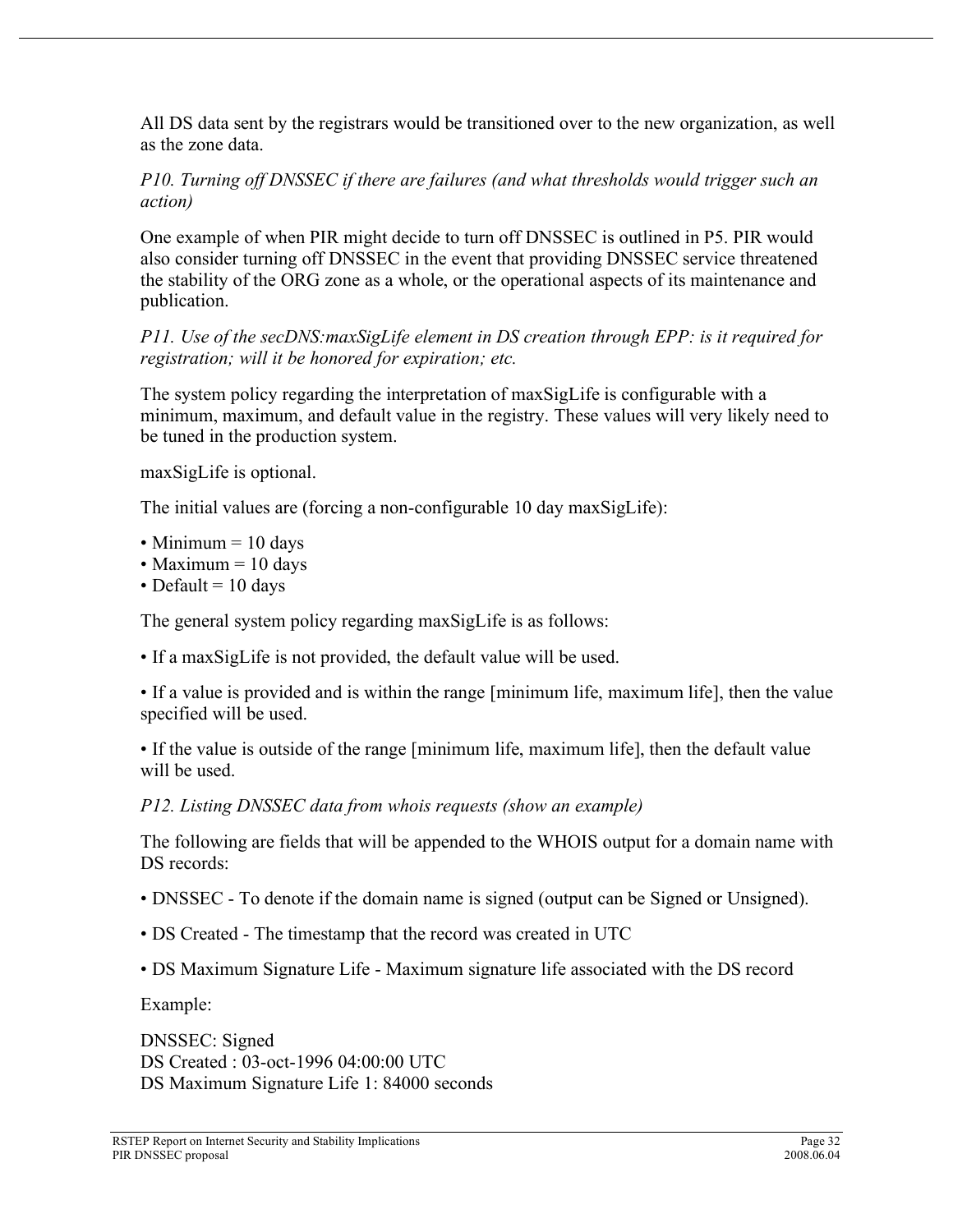DS Created : 04-oct-1996 01:00:00 UTC DS Maximum Signature Life 2: 1000 seconds

*P13. Domain owners with keys wanting to move to a registrar that does not support 4310*

Registrants with DS information in the registry will be prohibited from transferring domains to a registrar that has not implemented RFC 4310 AND has passed the DNSSEC OT&E process.

Registrants that wish to transfer their domain name to another registrar must either choose a registrar that meets these requirements, or remove the DS information from their domain name.

*P14. Specifying the RFC 5155 opt-out policy*

RFC 5155 opt-out will be used for all insecure delegations.

*P15. Salt size and hash iterations policy for RFC 5155*

Salt and hash iteration policy may need to be tuned based on testing.

The initially selected salt size will be 8 octets.

The initially selected number of iterations is 10.

Resigning with a new randomly selected salt will be triggered in the event of a hash collision.

*P16. Changing PIR's implementation of RFC 5155 based on different resolver interactions*

Interoperability testing between BIND9 and unbound resolvers and BIND9 and NSD authority-only severs is planned. This testing is being carried out in conjunction with vendors. If interoperability is best served by DNSSEC policy changes, those changes will be made.

*P17. The minimum number of registrars required to have passed OT&E before any registrar will be permitted to put DS records in the registry*

There should be at least two (2) registrars required to have passed OT&E before any registrar will be permitted to put DS records in the registry. This is due to the contingency in the event of bulk transfer.

*P18. The minimum number of registrars required to have passed OT&E that would cause PIR to stop offering DNSSEC resolution*

As long as at least two registrars have passed OT&E, we can continue to offer DNSSEC resolution.

#### *P17 and P18. Additional information*

PIR will require two registrars upon initial deployment. Once registrars are allowed in, then that registrar will be able to execute DNSSEC transactions with the registry - even if the number of registrars falls to one. This ensures that our registrars can continue to conduct business without being impacted by a competitor.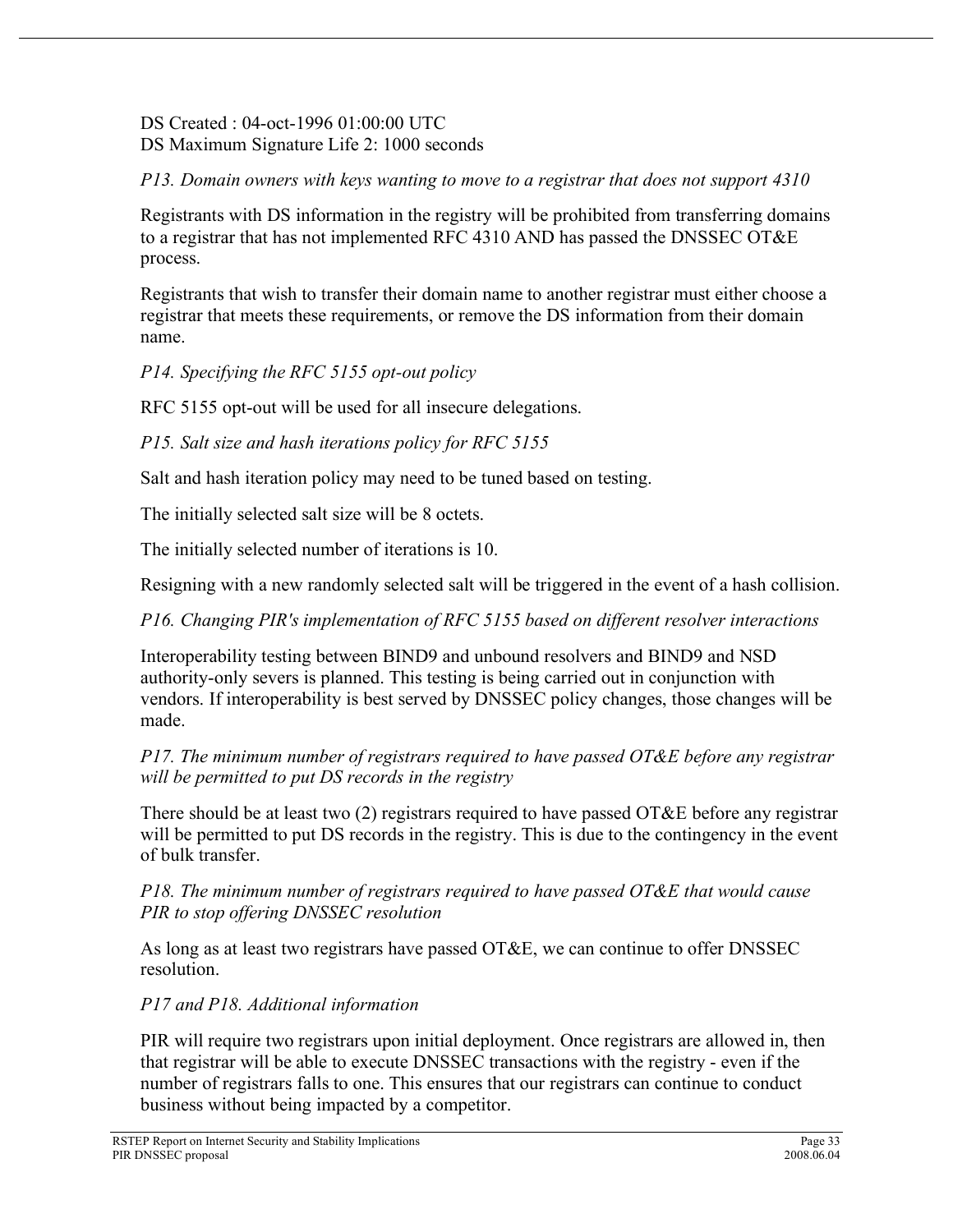Regarding transfers, if the number of registrars falls to one, then any registrant that wants to transfer their domain must either remove their DS information, or wait until another registrar becomes available that uses DNSSEC.

#### *O1. Testing to show that the DNS server components can handle the additional overhead of DNSSEC resolution*

All individual nameserver hosts within clusters have been equipped with sufficient RAM to accommodate a four-fold increase in the size of the ORG zone. Since ORG will be signed with NSEC3 and opt-in, the practical impact on memory footprint is expected to be well within deployed limits.

The size of the ORG zone is expected to increase as DNSSEC deployment proceeds, and regular capacity planning (including monitoring the memory footprint of in-service nameservers) will continue. Infrastructure will be augmented where appropriate.

All clusters are provisioned with sufficient individual nameservers that the additional CPU load involved in responding to DO=1 queries should be well within available processing capabilities.

Afilias maintains a "lab" nameserver cluster which is never used for production traffic, and which is equipped with an array of load generating hosts precisely to accommodate performance testing. Tests involving various mixes of DO set/unset query streams will be completed in order to confirm our expectation that existing clusters are sufficiently equipped to handle requests from validators.

#### *O2. Testing to show how the increased size of the zone will affect synchronization across the DNS server components*

The ORG zone signed with NSEC3/opt-in is expected to grow linearly in size with DNSSEC adoption. Distribution of zone changes takes place over network paths which are provisioned with 80% or more headroom, and which are independent of those paths used for query traffic. Short-term spikes in update traffic due to (e.g.) registry or registrar promotions are routinely accommodated.

Testing in the "lab" nameserver cluster will be carried out to confirm that the overprovisioning described above is sufficient to accommodate update traffic resulting from (e.g.) high DS churn and low signature expiration (with corresponding re-signing impact on update load).

#### *O3. Ways to report on failure modes such as clock drift on validators, DNSSEC-challenged CPE equipment, and so on*

Afilias maintains active involvement in forums such as OARC, NANOG, RIPE and IETF/dnsop where operational challenges such as these are routinely discussed. Failures that are raised on those venues will be noted and evaluated.

PIR will publish an e-mail address that can be used by end-users to report problems relating to a signed ORG zone.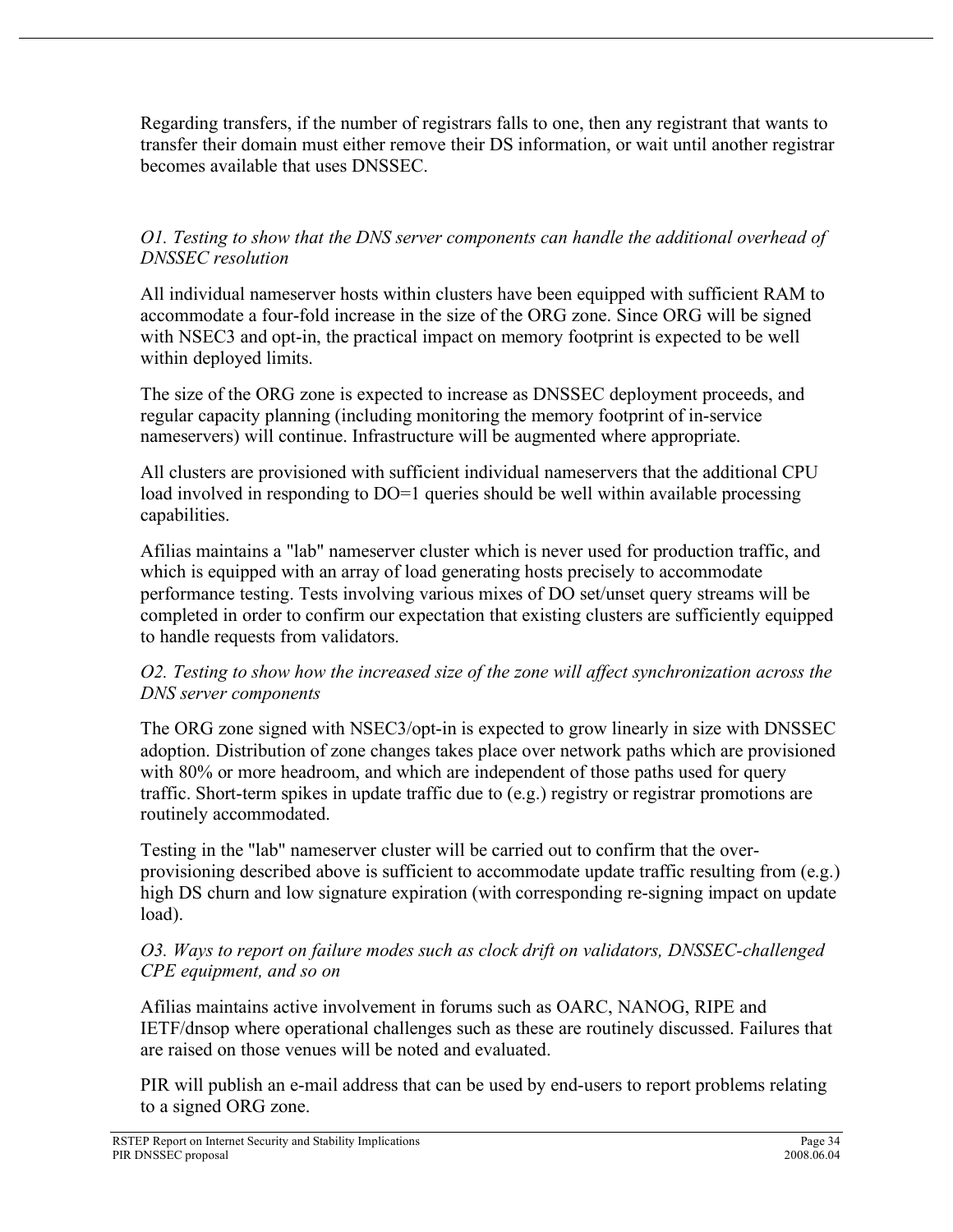Any substantial corrective action taken in response to such reports will be made public on Afilias and PIR web pages.

*O4. Interoperability testing with RFC 5155 resolvers*

As alluded to in the response to P16, interoperability testing between BIND9 and unbound validators and BIND9 and NSD authority-only servers is underway in conjunction with vendors.

*O5. When the KSK compromise plan will be complete*

We expect the KSK compromise plan to be finalized in Q3 of 2008.

*O6. Whether the ability to add DS records to the registry be disabled for registrars who have not passed OT&E*

By default, registrars do not have the ability to add DS records into the registry until they have passed OT&E.

#### *T1. List all the DNSSEC operations that are associated with a domain record*

Regarding the domain update command, the following operations are supports:

- Add DNSSEC data of a domain
- Remove DNSSEC data of domain
- Modify existing DNSSEC data of a domain

Regarding the domain info command:

• List details of all DNSSEC data associated to the domain

Regarding the domain create command:

• Add DNSSEC data associated to the domain at creation

*T2. Which SHOULDs in RFC 4033, 4034, 4035, 4310, and 5155 does PIR \*not\* intend to do, and why*

Note that the implementation will be based on RFC5155 (NSEC3) and therefore elements of the protocol referenced in the earlier RFC's that deal with NSEC will not be implemented at all.

RFC 4033 (DNS Security Introduction and Requirements):

"Section 9. Name Server Considerations … the private half of each DNSSEC key pair should be kept offline" – The zone will be signed continuously in an automated fashion and so the private key is required online. The risk of this is mitigated by the use of an HSM.

RFC 4034 (Resource Records for the DNS Security Extensions):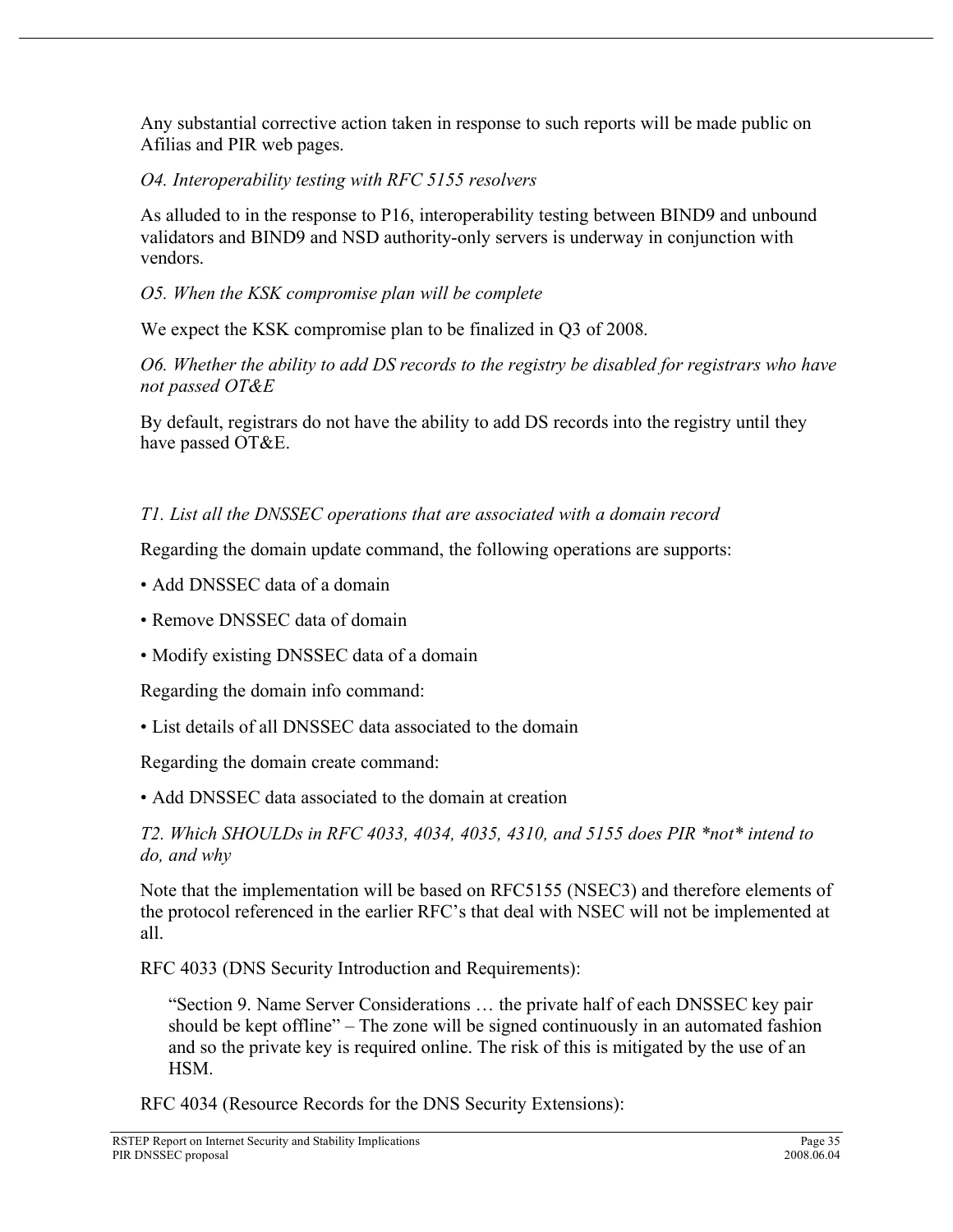All SHOULDs will be implemented

RFC 4035 (Protocol Modifications for the DNS Security Extensions):

"Section 2.4, Including DS RRs in a Zone … A DS RRset SHOULD be present at a delegation point when the child zone is signed." – PIR is not in control of whether the administrator of a delegated zone injects a DS record into the registry and thus the .org zone. Any DS records that are provided will be injected into the zone, however. The root zone is currently not signed and thus DS records for the org. zone will not be present in the root.

Section 2.4. Including DS RRs in a Zone … A DS RR SHOULD point to a DNSKEY RR that is present in the child's apex DNSKEY RRset, and the child's apex DNSKEY RRset SHOULD be signed by the corresponding private key" – PIR will perform no validation of the DS records that are added to the registry. Performing an online check inline during addition of the DS record is impractical. It is left to the delegated zone administrator to manage timing of introduction of DS records against actual use of the associated key.

RFC 4310 (DNS Security Extensions Mapping for the EPP):

Section 2. Object Attributes … The key data SHOULD have the Secure Entry Point (SEP) bit set as described in RFC 3757" – PIR has no control over signed sub-zones. The SEP bit will be set for the keys in the org. zone.

RFC 5155 (DNSSEC Hashed Authenticated Denial of Existence):

All SHOULDs will be implemented

*T3. Architecture of the DNS provisioning system (DNS Distributor) with the changes for DNSSEC highlighted; maybe this could be fulfilled with the document listed in Section 1.3 of the DNS Distributor test plan*

The current architecture for the DNS Distributor was designed to accommodate introducing DNSSEC data inline with the processing of changes to the zone that result from registry changes. We have since introduced HSM hardware into the solution.

There are two competing architectures that we are currently evaluating.

The first architecture uses the HSM to replace the DNSSEC signing code currently implemented in the DNS Distributor. This requires no architectural changes and simply replaces the Openssl signing with HSM based signing.

The second architecture places the HSM and DNSSEC management code in a system module that sits between the DNS Distributor and the production name server infrastructure. This module performs the zone signing based on zone changes and RRSIG expiry and performs all data transfer using the IXFR and AXFR standards.

*T4. Details of the DNS server(s) that will be used in support of the deployment of RFC 5155 (given that there is a dearth of publicly-deployed software for this)*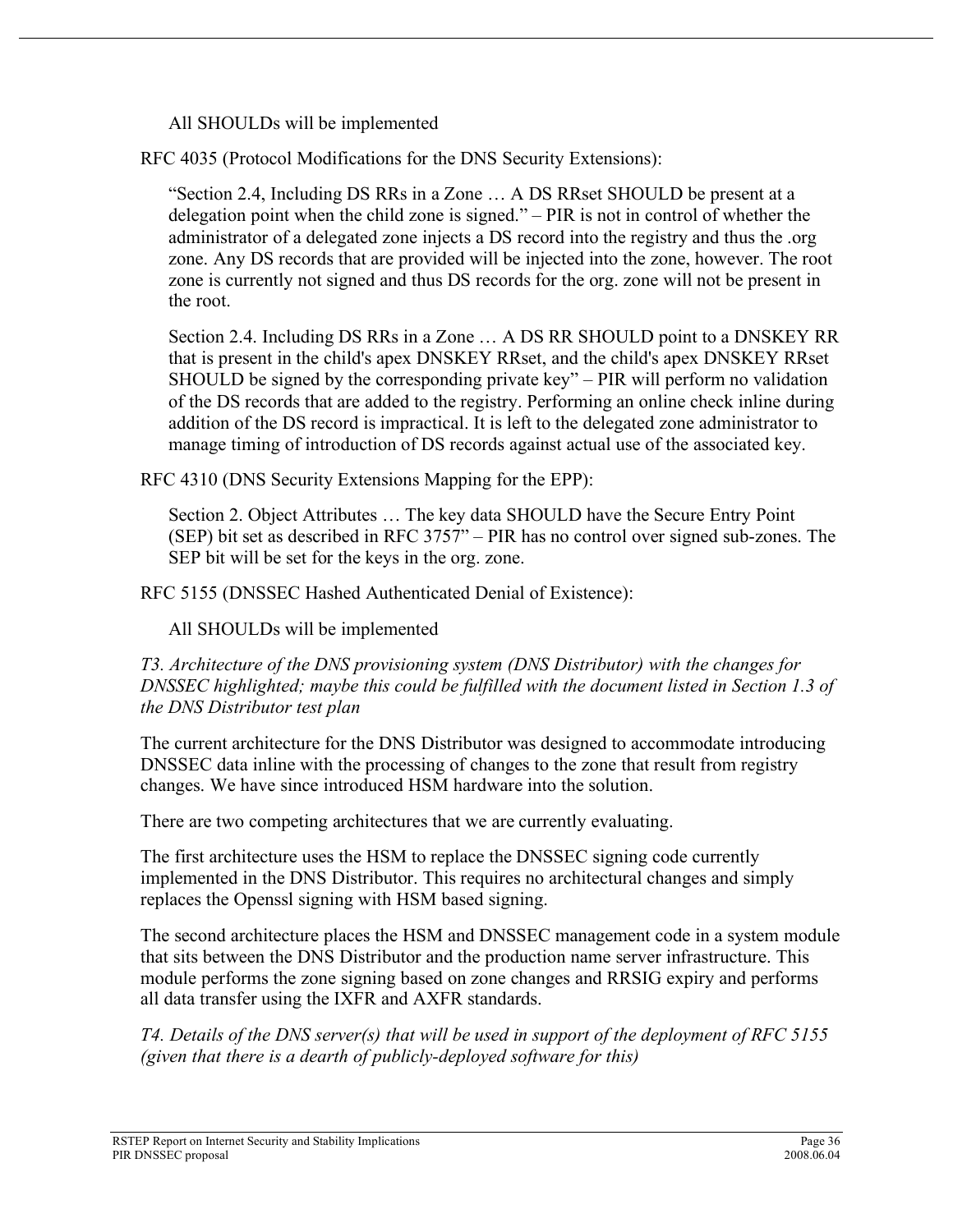The signed ORG zone will be hosted by NSD 3 and BIND9 authority-only servers. Afilias is in close contact with both NLNet Labs and ISC with regard to this goal, and is wellsynchronized with those vendors with respect to software readiness, testing and timelines for delivery.

Early candidate releases incorporating NSEC3 functionality are already deployed in the "lab" cluster.

*T5. Details of the OT&E testing that PIR will perform with its registrars*

A DNSSEC criteria document has been drafted however it's still under review.

DNSSEC OT&E testing will be a standard OT&E test for existing ORG-accredited registrars who have modified their clients for DNSSEC. Registrars will be provided with an OT&E environment to test their modified clients. Once ready, registrars will need to contact PIR Technical Support to schedule a DNSSEC OT&E test. Once successfully completed, the registrar will be flagged as DNSSEC enabled in the SRS.

The OT&E test will cover domain operations only (validating only the RFC4310):

- Creating a DNSSEC signed domain (with and without optional key data)
- Querying a DNSSEC signed domain (with and without optional key data)

• Updating a DNSSEC signed domain (adding, changing and removing DS data)

*T6. There are different views about whether or not a change in the holder of a domain, the tech contact for a domain, or the registrar of a domain should cause the keys published in the zone to change; please comment on how PIR views this*

For the domain contacts, it is left up to the discretion of the registrar. It is not required to submit new DS information via EPP if any or all of the contacts change, as it is assumed that the DS information relates to the owner of the domain, not the individual contacts.

Since PIR has no way of establishing if DS information was created by the registrant or the registrar, the registry should not enforce changing the DS information when a transfer occurs. The losing registrar will not be able to change the DS information once the Auth-Info code has been changed as part of the transfer process.

*T7. List any DNSSEC operation that is automatically triggered by changing the registered name holder of a domain*

No DNSSEC operations are automatically triggered for this case.

*T8. List any DNSSEC operation that is automatically triggered by changing the technical contact of a domain*

No DNSSEC operations are automatically triggered for this case.

*T9. List any DNSSEC operation that is automatically triggered by changing the registrar of a domain*